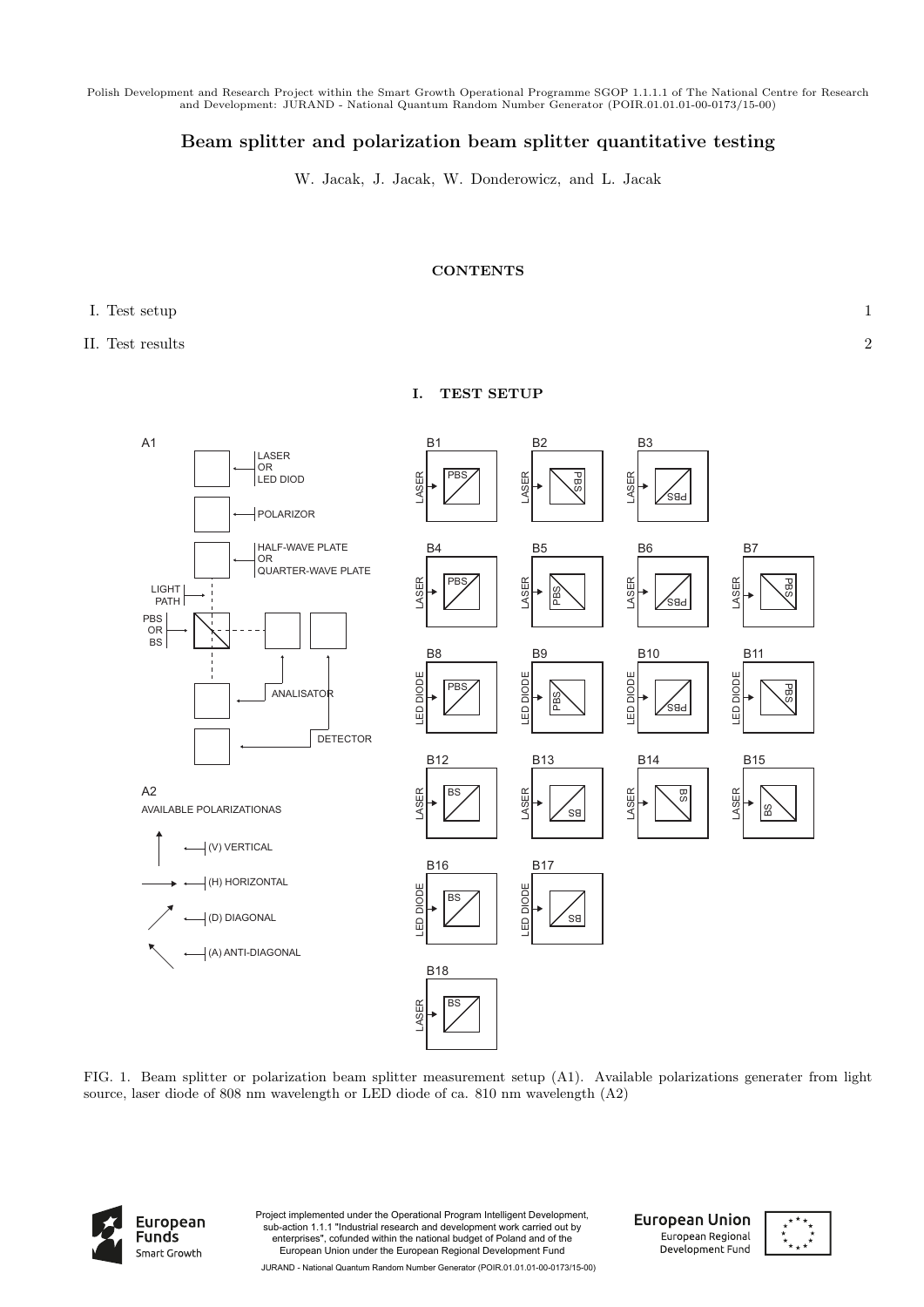|                          |                 | Beam polarization Analisator [ $^{\circ}$ ] Transmission [mW] (T) Reflection [mW] (R) |                                         | T\% | $R\%$ |
|--------------------------|-----------------|---------------------------------------------------------------------------------------|-----------------------------------------|-----|-------|
| horizontal $\rightarrow$ |                 | 6.690000                                                                              | $0.002000$ 93.83% 0.03%                 |     |       |
| horizontal $\rightarrow$ | 45              | 4.840000                                                                              | $0.006660$ 67.88% 0.09%                 |     |       |
| horizontal $\rightarrow$ | 90              | 0.001100                                                                              | $0.012880 \mid 0.02\% \mid 0.18\% \mid$ |     |       |
| horizontal $\rightarrow$ | 135             | 5.000000                                                                              | $0.006500$ 70.13% 0.09%                 |     |       |
| horizontal $\rightarrow$ | $\text{Total:}$ | 6.930000                                                                              | $0.200000 97.19\% 2.81\% $              |     |       |

TABLE I: Results for Fig. 1 B1 aligment of polarisation beam splitter, with laser diode as source and for initial horizontal polarization.

|                                    |        | Beam polarization Analisator [ $^{\circ}$ ] Transmission [mW] (T) Reflection [mW] (R) |                                    | T\% | $R\%$           |
|------------------------------------|--------|---------------------------------------------------------------------------------------|------------------------------------|-----|-----------------|
| diagonal $\nearrow$                |        | 4.430000                                                                              | $0.012700$ 41.17%                  |     | $0.12\%$        |
| diagonal $\nearrow$                | 45     | 2.440000                                                                              | $2.200000$   $22.68\%$   $20.45\%$ |     |                 |
| diagonal $\nearrow$                | 90     | 0.001000                                                                              | 4.740000                           |     | $0.01\%$ 44.05% |
| diagonal $\nearrow$                | 135    | 2.600000                                                                              | $2.500000$ 24.16\% 23.23\%         |     |                 |
| $\lceil \text{diagonal } \nearrow$ | Total: | 5.300000                                                                              | 5.460000 49.26% 50.74%             |     |                 |

TABLE II: Results for Fig. 1 B1 aligment of polarisation beam splitter, with laser diode as source and for initial diagonal polarization.

|                     |        | Beam polarization Analisator $\binom{1}{1}$ Transmission $\lfloor mW \rfloor$ (T) Reflection $\lfloor mW \rfloor$ (R) |                                 | $T\%$ | $R\%$ |
|---------------------|--------|-----------------------------------------------------------------------------------------------------------------------|---------------------------------|-------|-------|
| vertical $\uparrow$ |        | 0.001800                                                                                                              | $0.002100 0.01\% $ 0.02\%       |       |       |
| vertical $\uparrow$ | 45     | 0.001300                                                                                                              | $7.000000   0.01\%   50.86\%  $ |       |       |
| vertical $\uparrow$ | 90 l   | 0.000700                                                                                                              | 12.800000 0.01% 93.00%          |       |       |
| vertical $\uparrow$ | 135    | 0.001300                                                                                                              | $6.460000   0.01\%   46.94\%  $ |       |       |
| vertical $\uparrow$ | Total: | 0.002900                                                                                                              | 13.760000 0.02% 99.98%          |       |       |

TABLE III: Results for Fig. 1 B1 aligment of polarisation beam splitter, with laser diode as source and for initial vertical polarization.

| Beam polarization Analisator $\lceil \circ \rceil$ |        | Transmission $[mW]$ (T) Reflection $[mW]$ (R) |                            | T\% | $R\%$           |
|----------------------------------------------------|--------|-----------------------------------------------|----------------------------|-----|-----------------|
| anti-diagonal $\sim$                               |        | 5.000000                                      | $0.012860$ 41.74%          |     | $0.11\%$        |
| anti-diagonal $\sim$                               | 45     | 2.700000                                      | $3.110000$ 22.54\% 25.96\% |     |                 |
| anti-diagonal $\mathcal{K}$                        | 90     | 0.000900                                      | 6.200000                   |     | $0.01\%$ 51.75% |
| anti-diagonal $\sim$                               | 135    | 2.900000                                      | $3.060000$ 24.21% 25.54%   |     |                 |
| anti-diagonal $\kappa$                             | Total: | 5.380000                                      | $6.600000$ 44.91% 55.09%   |     |                 |

TABLE IV: Results for Fig. 1 B1 aligment of polarisation beam splitter, with laser diode as source and for initial anti-diagonal polarization.



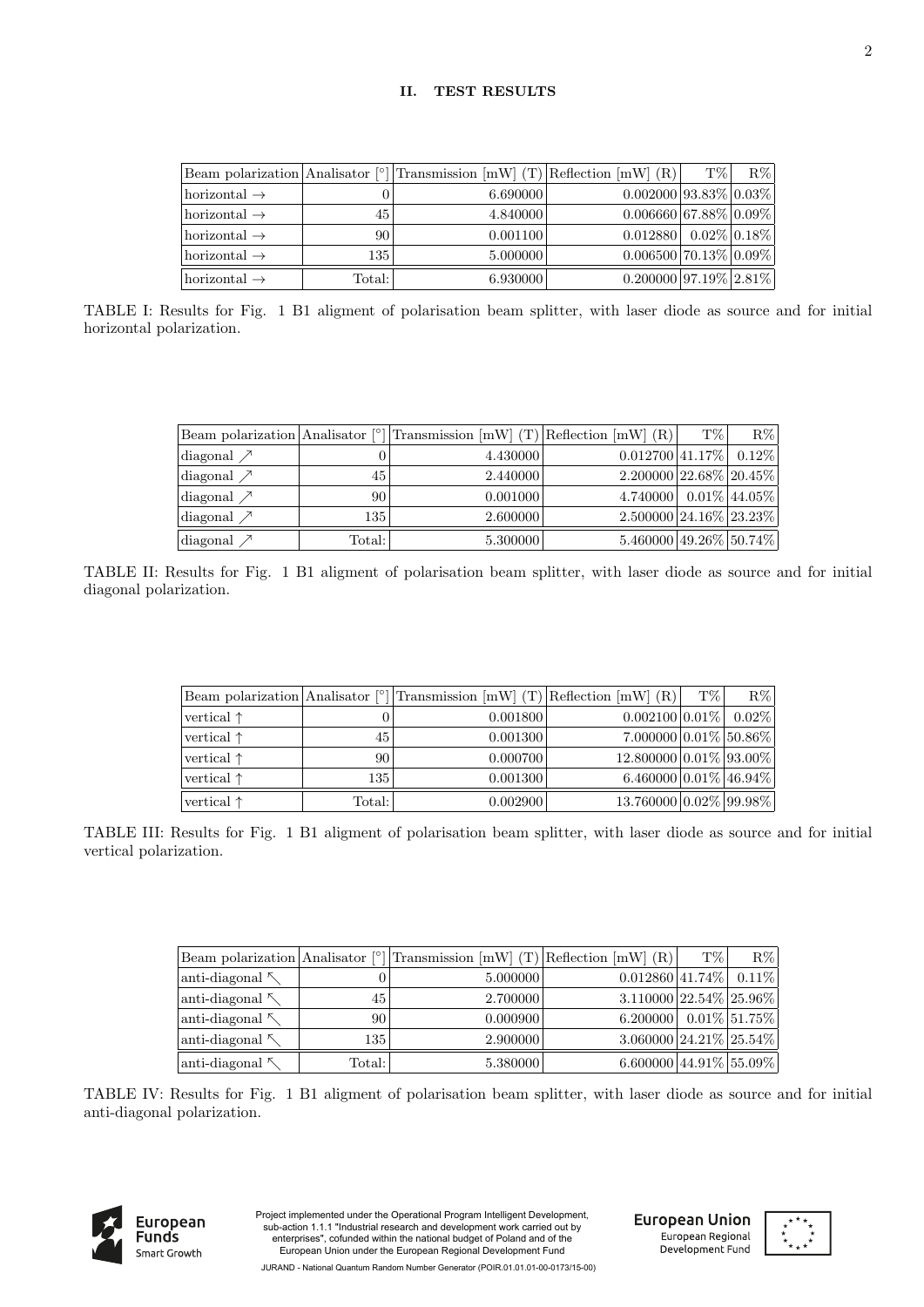| Beam polarization Analisator <sup>[°]</sup> |        | Transmission $[mW]$ (T) Reflection $[mW]$ (R) |                          | $T\%$ | $R\%$ |
|---------------------------------------------|--------|-----------------------------------------------|--------------------------|-------|-------|
| horizontal $\rightarrow$                    |        | 12.450000                                     | $0.130000$ 89.93% 0.94%  |       |       |
| horizontal $\rightarrow$                    | 45     | 6.260000                                      | $0.060770$ 45.22% 0.44%  |       |       |
| horizontal $\rightarrow$                    | 90     | 0.000780                                      | $0.002200$ 0.01\% 0.02\% |       |       |
| horizontal $\rightarrow$                    | 135    | 6.430000                                      | $0.070350$ 46.45% 0.51%  |       |       |
| horizontal $\rightarrow$                    | Total: | 13.700000                                     | $0.143650$ 98.96% 1.04%  |       |       |

TABLE V: Results for Fig. 1 B2 aligment of polarisation beam splitter, with laser diode as source and for initial horizontal polarization.

| Beam polarization Analisator <sup>[°]</sup> |        | Transmission $[mW]$ (T) Reflection $[mW]$ (R) |                        | T\% | $R\%$           |
|---------------------------------------------|--------|-----------------------------------------------|------------------------|-----|-----------------|
| diagonal $\nearrow$                         |        | 4.000000                                      | $0.038000 37.49\% $    |     | $0.36\%$        |
| diagonal $\nearrow$                         | 45     | 2.170000                                      | 1.740000 20.34% 16.31% |     |                 |
| diagonal $\nearrow$                         | 90     | 0.002000                                      | 3.600000               |     | $0.02\%$ 33.74% |
| diagonal $\nearrow$                         | 135    | 2.200000                                      | 1.970000 20.62% 18.46% |     |                 |
| diagonal $\nearrow$                         | Total: | 5.000000                                      | 5.670000 46.86% 53.14% |     |                 |

TABLE VI: Results for Fig. 1 B2 aligment of polarisation beam splitter, with laser diode as source and for initial diagonal polarization.

|                     |        | Beam polarization Analisator [ $^{\circ}$ ] Transmission [mW] (T) Reflection [mW] (R) |                                 | $T\%$ | $R\%$    |
|---------------------|--------|---------------------------------------------------------------------------------------|---------------------------------|-------|----------|
| vertical $\uparrow$ |        | 0.000550                                                                              | $0.001200   0.00\%  $           |       | $0.01\%$ |
| vertical $\uparrow$ | 45     | 0.003000                                                                              | $5.640000   0.02\%   42.67\%  $ |       |          |
| vertical $\uparrow$ | 90     | 0.003600                                                                              | 12.100000 0.03% 91.55%          |       |          |
| vertical $\uparrow$ | 135    | 0.002700                                                                              | $6.250000   0.02\%   47.29\%  $ |       |          |
| vertical $\uparrow$ | Total: | 0.007530                                                                              | 13.210000 0.06% 99.94%          |       |          |

TABLE VII: Results for Fig. 1 B2 aligment of polarisation beam splitter, with laser diode as source and for initial vertical polarization.

| Beam polarization Analisator <sup>[°]</sup> |        | Transmission $[mW]$ (T) Reflection $[mW]$ (R) |                                           | T% | $R\%$           |
|---------------------------------------------|--------|-----------------------------------------------|-------------------------------------------|----|-----------------|
| anti-diagonal $\sim$                        |        | 4.000000                                      | $0.051000$  35.03%                        |    | $0.45\%$        |
| anti-diagonal $\sim$                        | 45     | 1.900000                                      | $3.380000 \mid 16.64\% \mid 29.60\% \mid$ |    |                 |
| anti-diagonal $\kappa$                      | 90     | 0.002850                                      | 6.360000                                  |    | $0.02\%$ 55.69% |
| anti-diagonal                               | 135    | 1.950000                                      | $3.100000$   17.08%   27.15%              |    |                 |
| anti-diagonal $\sim$                        | Total: | 4.420000                                      | $7.000000$ 38.70% 61.30%                  |    |                 |

TABLE VIII: Results for Fig. 1 B2 aligment of polarisation beam splitter, with laser diode as source and for initial anti-diagonal polarization.

|                           |        | Beam polarization Analisator $\lceil \frac{\circ}{\right }$ Transmission $\lceil mW \rceil$ (T) Reflection $\lceil mW \rceil$ (R) |                              | $T\%$ | $R\%$ |
|---------------------------|--------|-----------------------------------------------------------------------------------------------------------------------------------|------------------------------|-------|-------|
| horizontal $\rightarrow$  |        | 8.000000                                                                                                                          | $0.207000 92.49\% 2.39\% $   |       |       |
| $ horizontal \rightarrow$ | 45     | 2.830000                                                                                                                          | $0.106000$ 32.72% 1.23%      |       |       |
| horizontal $\rightarrow$  | 90     | 0.000700                                                                                                                          | $0.000750$ $0.01\%$ $0.01\%$ |       |       |
| horizontal $\rightarrow$  | 135    | 2.400000                                                                                                                          | $0.101000$ 27.75% 1.17%      |       |       |
| $ horizontal \rightarrow$ | Total: | 8.400000                                                                                                                          | $0.250000 97.11\% 2.89\% $   |       |       |

TABLE IX: Results for Fig. 1 B3 aligment of polarisation beam splitter, with laser diode as source and for initial horizontal polarization.



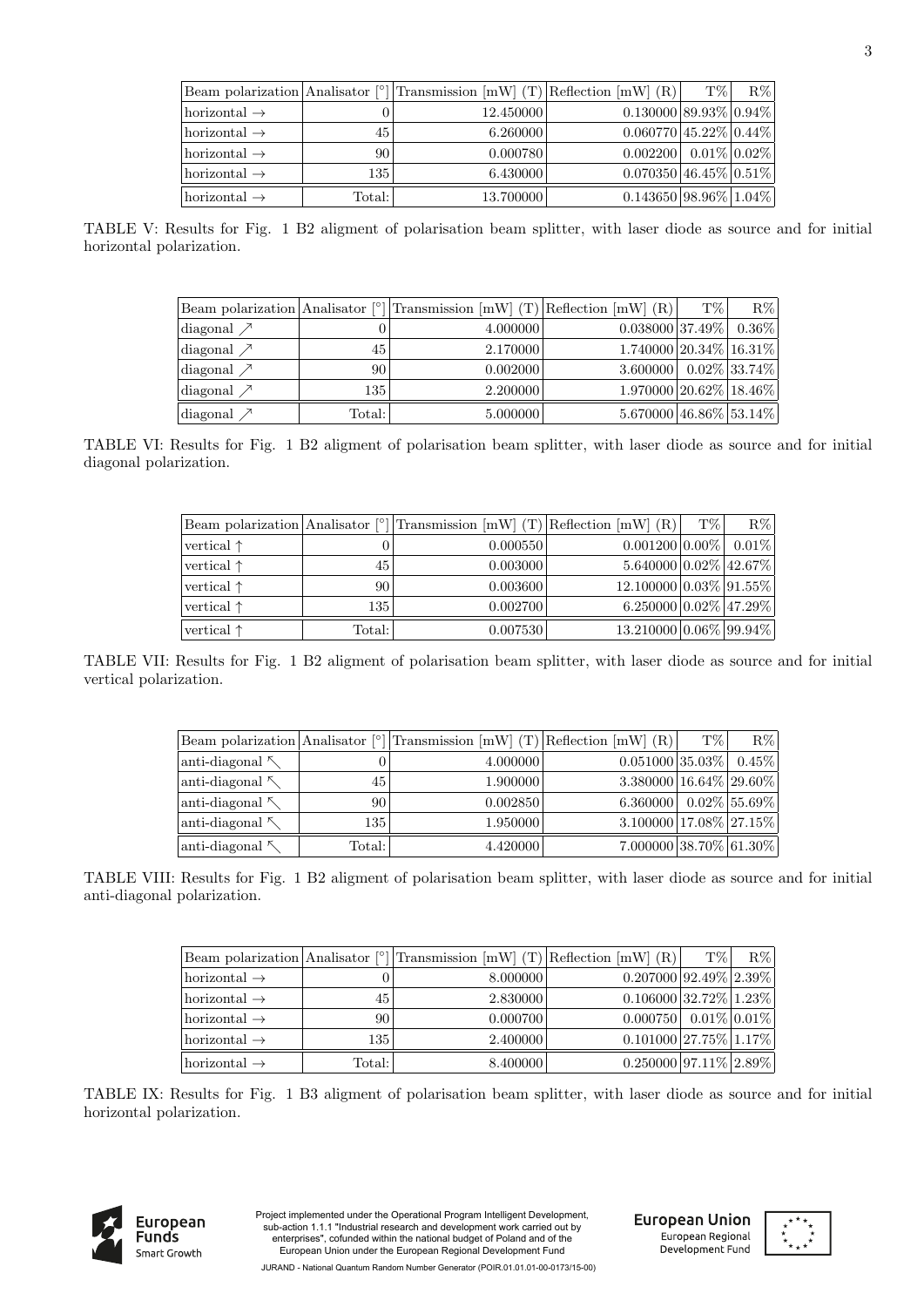|                     |        | Beam polarization Analisator $\lceil \circ \rceil$ Transmission $\lceil mW \rceil$ (T) Reflection $\lceil mW \rceil$ (R) |                            | $T\%$ | $R\%$           |
|---------------------|--------|--------------------------------------------------------------------------------------------------------------------------|----------------------------|-------|-----------------|
| diagonal $\nearrow$ |        | 5.400000                                                                                                                 | $0.102000$ 42.25% $0.80\%$ |       |                 |
| diagonal $\nearrow$ | 45     | 2.200000                                                                                                                 | $3.100000$ 17.21\% 24.26\% |       |                 |
| diagonal $\nearrow$ | 90     | 0.002500                                                                                                                 | 6.200000                   |       | $0.02\%$ 48.51% |
| diagonal $\nearrow$ | 135    | 2.000000                                                                                                                 | $3.200000$ 15.65% 25.04%   |       |                 |
| diagonal $\nearrow$ | Total: | 5.700000                                                                                                                 | $7.080000$ 44.60% 55.40%   |       |                 |

TABLE X: Results for Fig. 1 B3 aligment of polarisation beam splitter, with laser diode as source and for initial diagonal polarization.

|                     |                 | Beam polarization Analisator [ $^{\circ}$ ] Transmission [mW] (T) Reflection [mW] (R) |                                 | $T\%$ | $R\%$ |
|---------------------|-----------------|---------------------------------------------------------------------------------------|---------------------------------|-------|-------|
| vertical $\uparrow$ |                 | 0.001000                                                                              | $0.001280 0.01\% $ 0.01\%       |       |       |
| vertical $\uparrow$ | 45              | 0.004000                                                                              | $5.950000   0.03\%   45.29\%  $ |       |       |
| vertical $\uparrow$ | 90 <sub>1</sub> | 0.006600                                                                              | 11.600000 0.05% 88.29%          |       |       |
| vertical $\uparrow$ | 135             | 0.003700                                                                              | $6.500000 0.03\% 49.47\% $      |       |       |
| vertical $\uparrow$ | Total:          | 0.008900                                                                              | 13.130000 0.07% 99.93%          |       |       |

TABLE XI: Results for Fig. 1 B3 aligment of polarisation beam splitter, with laser diode as source and for initial vertical polarization.

|                        |        | Beam polarization Analisator $\lceil \circ \rceil$ Transmission $\lceil mW \rceil$ (T) Reflection $\lceil mW \rceil$ (R) |                                           | T% | $R\%$           |
|------------------------|--------|--------------------------------------------------------------------------------------------------------------------------|-------------------------------------------|----|-----------------|
| anti-diagonal $\kappa$ |        | 5.450000                                                                                                                 | $0.101000$ 43.08%                         |    | $0.80\%$        |
| anti-diagonal $\kappa$ | 45     | 2.680000                                                                                                                 | $3.100000$ 21.19% 24.51%                  |    |                 |
| anti-diagonal $\sim$   | 90     | 0.003400                                                                                                                 | 6.100000                                  |    | $0.03\%$ 48.22% |
| anti-diagonal $\kappa$ | 135    | 2.000000                                                                                                                 | $3.150000 \mid 15.81\% \mid 24.90\% \mid$ |    |                 |
| anti-diagonal $\sim$   | Total: | 5.800000                                                                                                                 | $6.850000$ 45.85% 54.15%                  |    |                 |

TABLE XII: Results for Fig. 1 B3 aligment of polarisation beam splitter, with laser diode as source and for initial anti-diagonal polarization.

|                           |               | Beam polarization Analisator $\lceil \circ \rceil$ Transmission $\lceil mW \rceil$ (T) Reflection $\lceil mW \rceil$ (R) |                                                                                                                                                                                                                              | T\% | $R\% $ |
|---------------------------|---------------|--------------------------------------------------------------------------------------------------------------------------|------------------------------------------------------------------------------------------------------------------------------------------------------------------------------------------------------------------------------|-----|--------|
| $ horizontal \rightarrow$ | Soruce power: |                                                                                                                          | 16.800000                                                                                                                                                                                                                    |     |        |
| $ horizontal \rightarrow$ |               | 11.200000                                                                                                                | $0.052800 66.67\% 0.31\% $                                                                                                                                                                                                   |     |        |
| $ horizontal \rightarrow$ | 90            | 0.001400                                                                                                                 | $0.003650$ 0.01\% 0.02\% 0.02\% 0.02\% 0.02\% 0.02\% 0.02\% 0.02\% 0.02\% 0.02\% 0.02\% 0.02\% 0.02\% 0.02\% 0.02\% 0.02\% 0.02\% 0.02\% 0.02\% 0.02\% 0.02\% 0.02\% 0.02\% 0.02\% 0.02\% 0.02\% 0.02\% 0.02\% 0.02\% 0.02\% |     |        |

TABLE XIII: Results for Fig. 1 B4 aligment of polarisation beam splitter, with laser diode as source and for initial anti-diagonal polarization.

|                     |               | Beam polarization Analisator $\lceil \circ \rceil$ Transmission $\lceil mW \rceil$ (T) Reflection $\lceil mW \rceil$ (R) |                                          | T\% | $R\%$ |
|---------------------|---------------|--------------------------------------------------------------------------------------------------------------------------|------------------------------------------|-----|-------|
| diagonal $\nearrow$ | Soruce power: |                                                                                                                          | 16.400000                                |     |       |
| diagonal $\nearrow$ |               | 5.800000                                                                                                                 | $0.014600 35.37\% 0.09\% $               |     |       |
| diagonal $\nearrow$ | 90            | 0.000750                                                                                                                 | $4.550000 \mid 0.00\% \mid 27.74\% \mid$ |     |       |

TABLE XIV: Results for Fig. 1 B4 aligment of polarisation beam splitter, with laser diode as source and for initial anti-diagonal polarization.



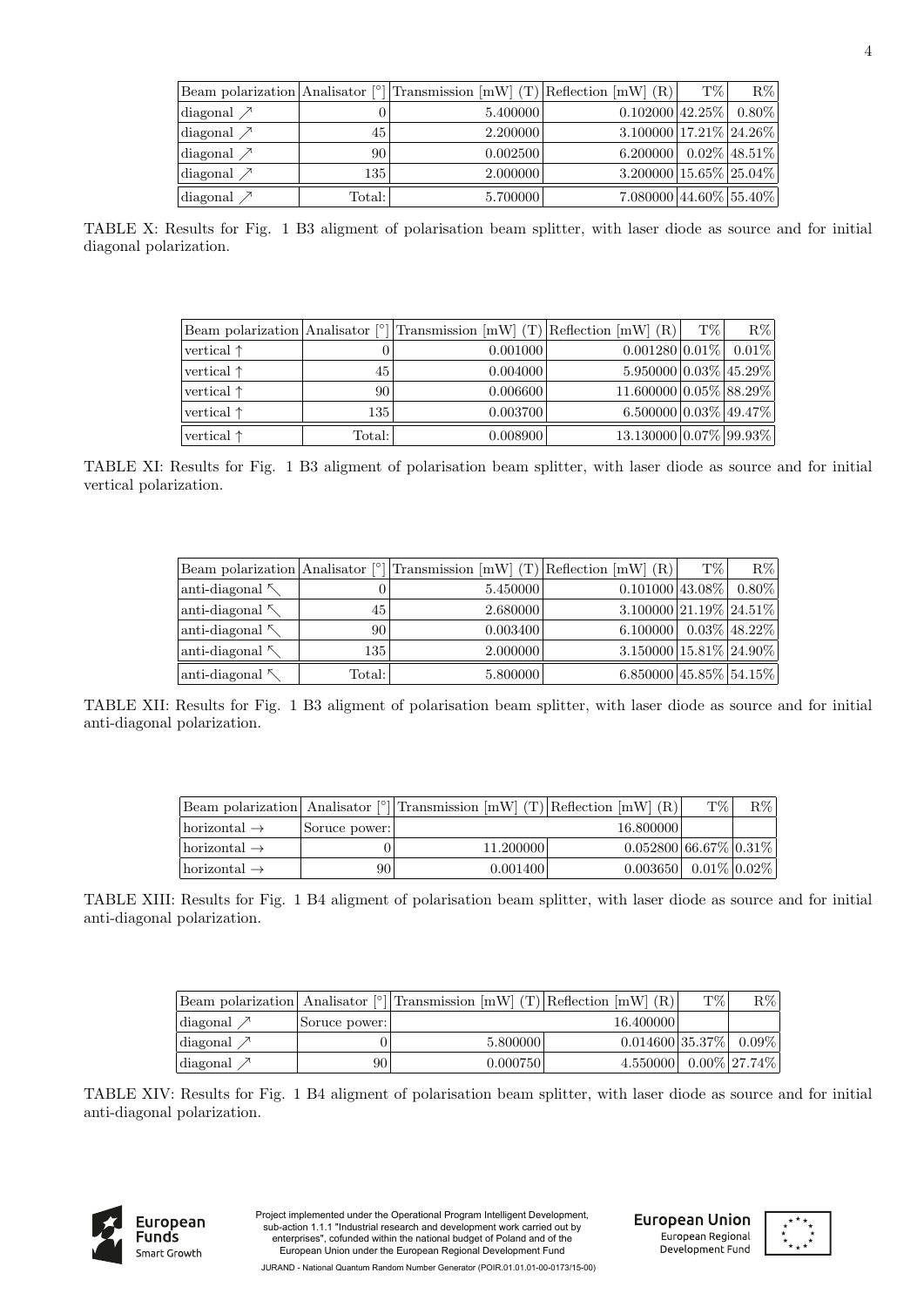|                     |               | Beam polarization Analisator [ $^{\circ}$ ] Transmission [mW] (T) Reflection [mW] (R) |                             | T\% | $R\%$ |
|---------------------|---------------|---------------------------------------------------------------------------------------|-----------------------------|-----|-------|
| $vertical \uparrow$ | Soruce power: |                                                                                       | 16.800000                   |     |       |
| $vertical \uparrow$ |               | 0.000890                                                                              | $2.250000 0.01\% 13.39\% $  |     |       |
| $vertical \uparrow$ | 90            | 0.000600                                                                              | $10.240000 0.00\% 60.95\% $ |     |       |

TABLE XV: Results for Fig. 1 B4 aligment of polarisation beam splitter, with laser diode as source and for initial anti-diagonal polarization.

|                        |               | Beam polarization Analisator $\lceil \circ \rceil$ Transmission $\lceil mW \rceil$ (T) Reflection $\lceil mW \rceil$ (R) |                                          | T\% | $R\%$ |
|------------------------|---------------|--------------------------------------------------------------------------------------------------------------------------|------------------------------------------|-----|-------|
| anti-diagonal $\sim$   | Soruce power: |                                                                                                                          | 16.350000                                |     |       |
| anti-diagonal $\kappa$ |               | 5.600000                                                                                                                 | $0.007400$  34.25%  0.05%                |     |       |
| anti-diagonal $\kappa$ | 90            | 0.001300                                                                                                                 | 3.400000 $\mid 0.01\% \mid 20.80\% \mid$ |     |       |

TABLE XVI: Results for Fig. 1 B4 aligment of polarisation beam splitter, with laser diode as source and for initial anti-diagonal polarization.

|                                 |               | Beam polarization Analisator $\lceil \circ \rceil$ Transmission $\lceil mW \rceil$ (T) Reflection $\lceil mW \rceil$ (R) |                          | T\% | $R\% $ |
|---------------------------------|---------------|--------------------------------------------------------------------------------------------------------------------------|--------------------------|-----|--------|
| $\text{horizontal} \rightarrow$ | Soruce power: |                                                                                                                          | 12.800000                |     |        |
| $\text{horizontal} \rightarrow$ |               | 11.760000                                                                                                                | $0.000980$  91.88% 0.08% |     |        |
| $\text{horizontal} \rightarrow$ | 90 I          | 0.001980                                                                                                                 | $0.010000$ 0.02\% 0.01\% |     |        |

TABLE XVII: Results for Fig. 1 B5 aligment of polarisation beam splitter, with laser diode as source and for initial anti-diagonal polarization.

|                     |               | Beam polarization   Analisator $\lceil \circ \rceil$   Transmission $\lceil mW \rceil$ (T)   Reflection $\lceil mW \rceil$ | (R)                       | T% | $R\%$            |
|---------------------|---------------|----------------------------------------------------------------------------------------------------------------------------|---------------------------|----|------------------|
| diagonal $\nearrow$ | Soruce power: |                                                                                                                            | 12.840000                 |    |                  |
| diagonal $\nearrow$ |               | 3.700000                                                                                                                   | $0.005100$  28.82%  0.04% |    |                  |
| diagonal $\nearrow$ | 90            | 0.000800                                                                                                                   | 4.050000                  |    | $0.01\%$ 31.54\% |

TABLE XVIII: Results for Fig. 1 B5 aligment of polarisation beam splitter, with laser diode as source and for initial anti-diagonal polarization.

|                     |               | Beam polarization Analisator $\binom{°}{1}$ Transmission $\lfloor mW \rfloor$ (T) Reflection $\lfloor mW \rfloor$ (R) |                                      | T% | $\rm R\%$ |
|---------------------|---------------|-----------------------------------------------------------------------------------------------------------------------|--------------------------------------|----|-----------|
| vertical $\uparrow$ | Soruce power: |                                                                                                                       | 12.900000                            |    |           |
| $vertical \uparrow$ |               | 0.001100                                                                                                              | $0.000950 0.01\% $ 0.01\%            |    |           |
| vertical $\uparrow$ | 90            | 0.600000                                                                                                              | $10.050000 \mid 4.65\% \mid 77.91\%$ |    |           |

TABLE XIX: Results for Fig. 1 B5 aligment of polarisation beam splitter, with laser diode as source and for initial anti-diagonal polarization.

|                        |               | Beam polarization Analisator $\lceil \circ \rceil$ Transmission $\lceil mW \rceil$ (T) Reflection $\lceil mW \rceil$ (R) |                                          | T\% | $R\%$ |
|------------------------|---------------|--------------------------------------------------------------------------------------------------------------------------|------------------------------------------|-----|-------|
| anti-diagonal $\kappa$ | Soruce power: |                                                                                                                          | 12.800000                                |     |       |
| anti-diagonal $\kappa$ |               | 3.600000                                                                                                                 | $0.003670$  28.13%  0.03%                |     |       |
| anti-diagonal $\kappa$ | 90            | 0.001100                                                                                                                 | $3.400000 \mid 0.01\% \mid 26.56\% \mid$ |     |       |

TABLE XX: Results for Fig. 1 B5 aligment of polarisation beam splitter, with laser diode as source and for initial anti-diagonal polarization.



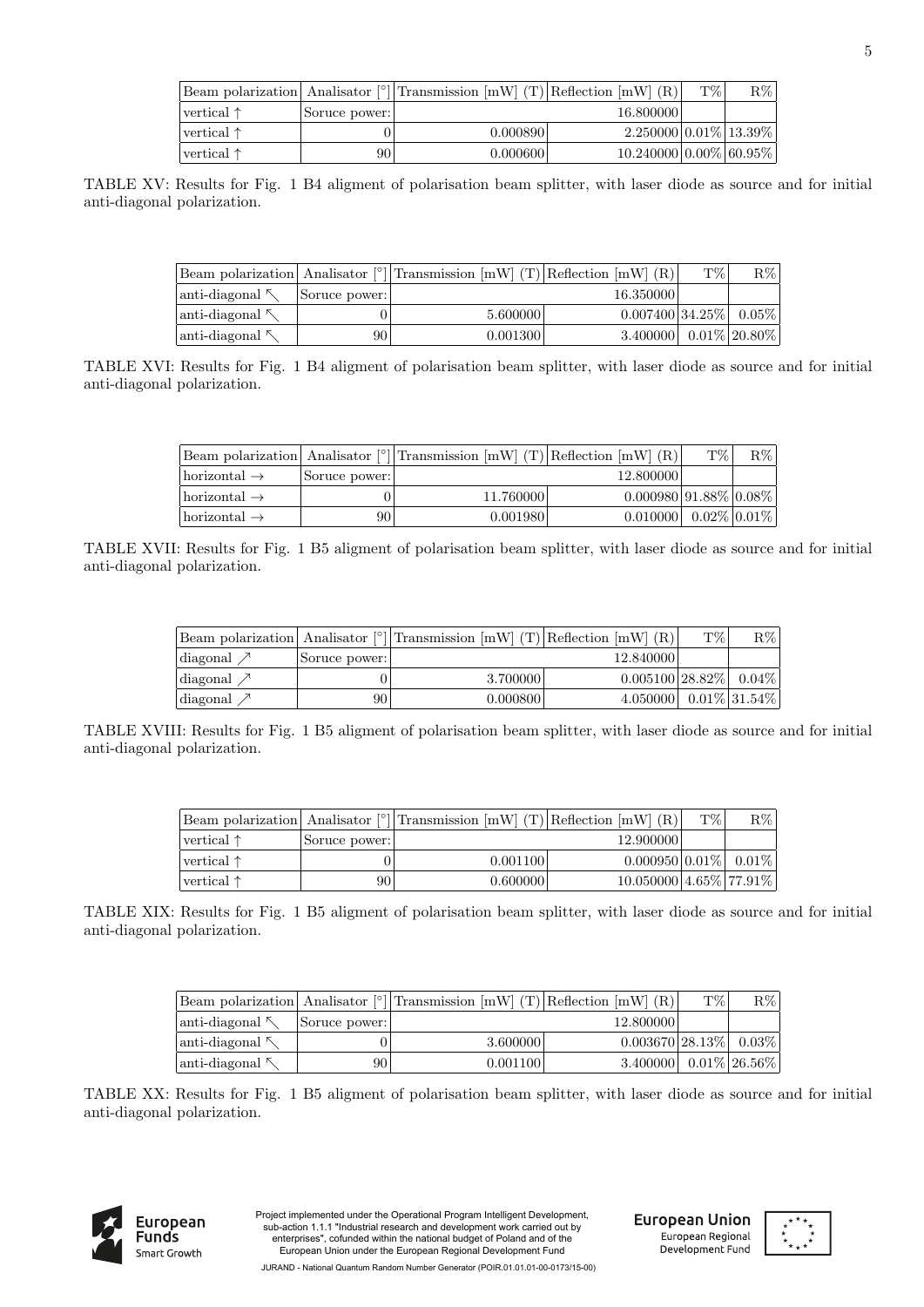|                                   |               | Beam polarization Analisator $\lceil \circ \rceil$ Transmission $\lceil mW \rceil$ (T) Reflection $\lceil mW \rceil$ (R) |                                  | T\% | $R\% $ |
|-----------------------------------|---------------|--------------------------------------------------------------------------------------------------------------------------|----------------------------------|-----|--------|
| $\alpha$ horizontal $\rightarrow$ | Soruce power: |                                                                                                                          | 12.300000                        |     |        |
| $\lambda \to$                     |               | 11.740000                                                                                                                | $0.145000 95.45\% 1.18\% $       |     |        |
| $\lambda \to$                     | 90            | 0.001970                                                                                                                 | $0.015000$   $0.02\%$   $0.12\%$ |     |        |

TABLE XXI: Results for Fig. 1 B6 aligment of polarisation beam splitter, with laser diode as source and for initial anti-diagonal polarization.

|                     |               | Beam polarization Analisator [ $^{\circ}$ ] Transmission [mW] (T) Reflection [mW] (R) |                            | T\% | $R\%$           |
|---------------------|---------------|---------------------------------------------------------------------------------------|----------------------------|-----|-----------------|
| diagonal $\nearrow$ | Soruce power: |                                                                                       | 11.200000                  |     |                 |
| diagonal $\nearrow$ |               | 5.600000                                                                              | $0.012700 50.00\% 0.11\% $ |     |                 |
| diagonal $\nearrow$ | 90-           | 0.001300                                                                              | 6.300000                   |     | $0.01\%$ 56.25% |

TABLE XXII: Results for Fig. 1 B6 aligment of polarisation beam splitter, with laser diode as source and for initial anti-diagonal polarization.

|                     |               | Beam polarization Analisator $\lceil \frac{1}{2} \rceil$ Transmission $\lceil mW \rceil$ (T) Reflection $\lceil mW \rceil$ (R) |                             | T\% | $R\%$ |
|---------------------|---------------|--------------------------------------------------------------------------------------------------------------------------------|-----------------------------|-----|-------|
| $vertical \uparrow$ | Soruce power: |                                                                                                                                | 12.400000                   |     |       |
| $vertical \uparrow$ |               | 0.001570                                                                                                                       | $0.001150 0.01\% $ 0.01\%   |     |       |
| $vertical \uparrow$ | 90 I          | 0.000600                                                                                                                       | $12.100000 0.00\% 97.58\% $ |     |       |

TABLE XXIII: Results for Fig. 1 B6 aligment of polarisation beam splitter, with laser diode as source and for initial anti-diagonal polarization.

|                      |               | Beam polarization Analisator [°  Transmission [mW] (T) Reflection [mW] (R) |                                          | T\% | $R\%$ |
|----------------------|---------------|----------------------------------------------------------------------------|------------------------------------------|-----|-------|
| anti-diagonal $\sim$ | Soruce power: |                                                                            | 11.400000                                |     |       |
| anti-diagonal $\sim$ |               | 5.880000                                                                   | $0.010000 51.58\% 0.09\% $               |     |       |
| anti-diagonal $\sim$ | 90            | 0.002000                                                                   | $5.900000 \mid 0.02\% \mid 51.75\% \mid$ |     |       |

TABLE XXIV: Results for Fig. 1 B6 aligment of polarisation beam splitter, with laser diode as source and for initial anti-diagonal polarization.

|                           |               | Beam polarization  Analisator [ $^{\circ}$ ] Transmission [mW] (T)  Reflection [mW] (R) |                              | T\% | $R\%$ |
|---------------------------|---------------|-----------------------------------------------------------------------------------------|------------------------------|-----|-------|
| $ horizontal \rightarrow$ | Soruce power: |                                                                                         | 16.900000                    |     |       |
| $ horizontal \rightarrow$ |               | 11.100000                                                                               | $0.164000 65.68\% 0.97\%$    |     |       |
| $ horizontal \rightarrow$ | 90            | 0.001630                                                                                | $0.010800   0.01\%   0.06\%$ |     |       |

TABLE XXV: Results for Fig. 1 B7 aligment of polarisation beam splitter, with laser diode as source and for initial anti-diagonal polarization.

|                     |               | Beam polarization Analisator $\lceil \circ \rceil$ Transmission $\lceil mW \rceil$ (T) Reflection $\lceil mW \rceil$ (R) |                            | T\% | R%              |
|---------------------|---------------|--------------------------------------------------------------------------------------------------------------------------|----------------------------|-----|-----------------|
| diagonal $\nearrow$ | Soruce power: |                                                                                                                          | 6.700000                   |     |                 |
| diagonal $\nearrow$ |               | 5.100000                                                                                                                 | $0.011000$ 76.12% $0.16\%$ |     |                 |
| diagonal $\nearrow$ | 90            | 0.004000                                                                                                                 | 4.500000                   |     | $0.06\%$ 67.16% |

TABLE XXVI: Results for Fig. 1 B7 aligment of polarisation beam splitter, with laser diode as source and for initial anti-diagonal polarization.



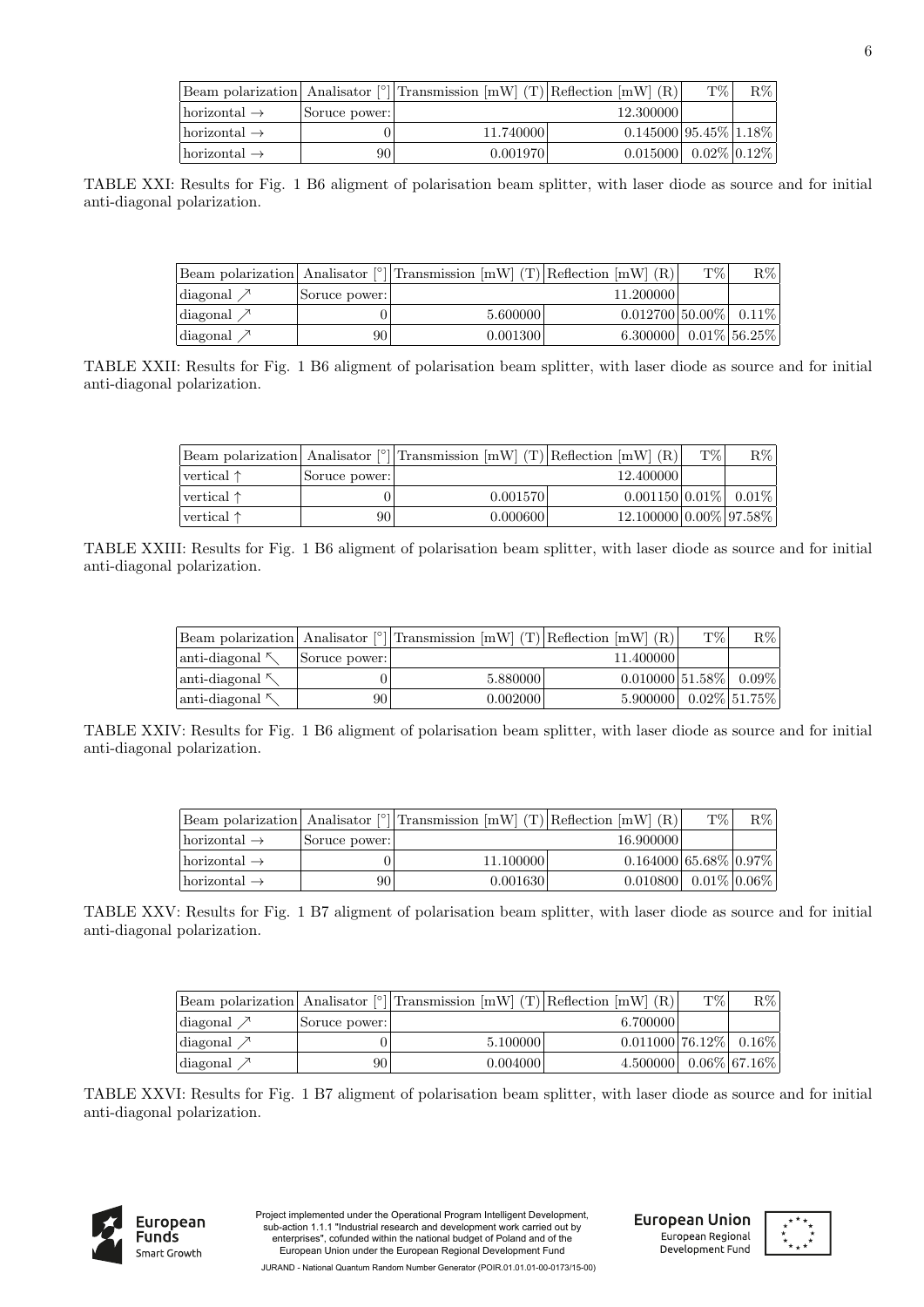|                     |               | Beam polarization Analisator $\lceil \frac{1}{2} \rceil$ Transmission $\lceil mW \rceil$ (T) Reflection $\lceil mW \rceil$ (R) |                                                                                                                                                                                                                              | T\% | $R\%$ |
|---------------------|---------------|--------------------------------------------------------------------------------------------------------------------------------|------------------------------------------------------------------------------------------------------------------------------------------------------------------------------------------------------------------------------|-----|-------|
| vertical $\uparrow$ | Soruce power: |                                                                                                                                | 16.900000                                                                                                                                                                                                                    |     |       |
| vertical $\uparrow$ |               | 0.001800                                                                                                                       | $0.002650$ 0.01\% 0.02\% 0.02\% 0.02\% 0.02\% 0.02\% 0.02\% 0.02\% 0.02\% 0.02\% 0.02\% 0.02\% 0.02\% 0.02\% 0.02\% 0.02\% 0.02\% 0.02\% 0.02\% 0.02\% 0.02\% 0.02\% 0.02\% 0.02\% 0.02\% 0.02\% 0.02\% 0.02\% 0.02\% 0.02\% |     |       |
| vertical $\uparrow$ | 90            | 2.700000                                                                                                                       | 14.500000 15.98% 85.80%                                                                                                                                                                                                      |     |       |

TABLE XXVII: Results for Fig. 1 B7 aligment of polarisation beam splitter, with laser diode as source and for initial anti-diagonal polarization.

|                        |               | Beam polarization Analisator $\lceil \circ \rceil$ Transmission $\lceil mW \rceil$ (T) Reflection $\lceil mW \rceil$ (R) |                                          | T\% | $R\%$ |
|------------------------|---------------|--------------------------------------------------------------------------------------------------------------------------|------------------------------------------|-----|-------|
| anti-diagonal $\sim$   | Soruce power: |                                                                                                                          | 5.600000                                 |     |       |
| anti-diagonal $\kappa$ |               | 5.300000                                                                                                                 | $0.011100 94.64\% 0.20\% $               |     |       |
| anti-diagonal $\kappa$ | 90            | 0.002500                                                                                                                 | $4.450000 \mid 0.04\% \mid 79.46\% \mid$ |     |       |

TABLE XXVIII: Results for Fig. 1 B7 aligment of polarisation beam splitter, with laser diode as source and for initial anti-diagonal polarization.

|                                 |               | Beam polarization Analisator [°] Transmission $[\mu W]$ (T) Reflection $[\mu W]$ (R) |                                   | T\% | $R\%$ |
|---------------------------------|---------------|--------------------------------------------------------------------------------------|-----------------------------------|-----|-------|
| $\text{horizontal} \rightarrow$ | Soruce power: |                                                                                      | 5.990000                          |     |       |
| $\text{horizontal} \rightarrow$ |               | 4.455000                                                                             | $0.050000$   $74.37\%$   $0.83\%$ |     |       |
| $ horizontal \rightarrow$       | 90            | 0.007000                                                                             | $0.010000$ 0.12\% 0.17\%          |     |       |

TABLE XXIX: Results for Fig. 1 B8 aligment of polarisation beam splitter, with LED diode as source and for initial anti-diagonal polarization.

|                     |               | Beam polarization Analisator <sup>[°</sup> ] Transmission $[\mu W]$ (T) Reflection $[\mu W]$ (R) |                                          | T% | $R\%$ |
|---------------------|---------------|--------------------------------------------------------------------------------------------------|------------------------------------------|----|-------|
| diagonal $\nearrow$ | Soruce power: |                                                                                                  | 5.800000                                 |    |       |
| diagonal $\nearrow$ |               | 2.065000                                                                                         | $0.020000 35.60\% 0.34\% $               |    |       |
| diagonal $\nearrow$ | 90            | 0.010000                                                                                         | 2.460000 $\mid 0.17\% \mid 42.41\% \mid$ |    |       |

TABLE XXX: Results for Fig. 1 B8 aligment of polarisation beam splitter, with LED diode as source and for initial anti-diagonal polarization.

|                      |               | Beam polarization Analisator <sup>[°</sup> ] Transmission [ $\mu$ W] (T) Reflection [ $\mu$ W] (R) |                            | T\% | $R\%$ |
|----------------------|---------------|----------------------------------------------------------------------------------------------------|----------------------------|-----|-------|
| $ vertical \uparrow$ | Soruce power: |                                                                                                    | 7.500000                   |     |       |
| $vertical \uparrow$  |               | 0.009000                                                                                           | $0.025000 0.12\% $ 0.33%   |     |       |
| $ vertical \uparrow$ | 90            | 0.008000                                                                                           | $2.460000 0.11\% 32.80\% $ |     |       |

TABLE XXXI: Results for Fig. 1 B8 aligment of polarisation beam splitter, with LED diode as source and for initial anti-diagonal polarization.

|                         |               | Beam polarization Analisator <sup>[o</sup> ] Transmission [ $\mu$ W] (T) Reflection [ $\mu$ W] (R) |                            | T\%                                      | $R\%$ |
|-------------------------|---------------|----------------------------------------------------------------------------------------------------|----------------------------|------------------------------------------|-------|
| anti-diagonal ヘ         | Soruce power: |                                                                                                    | 5.710000                   |                                          |       |
| anti-diagonal ∧         |               | 2.100000                                                                                           | $0.010000 36.78\% 0.18\% $ |                                          |       |
| $ anti-diagonal \n\sim$ | 90 I          | 0.010000                                                                                           |                            | $2.410000 \mid 0.18\% \mid 42.21\% \mid$ |       |

TABLE XXXII: Results for Fig. 1 B8 aligment of polarisation beam splitter, with LED diode as source and for initial anti-diagonal polarization.



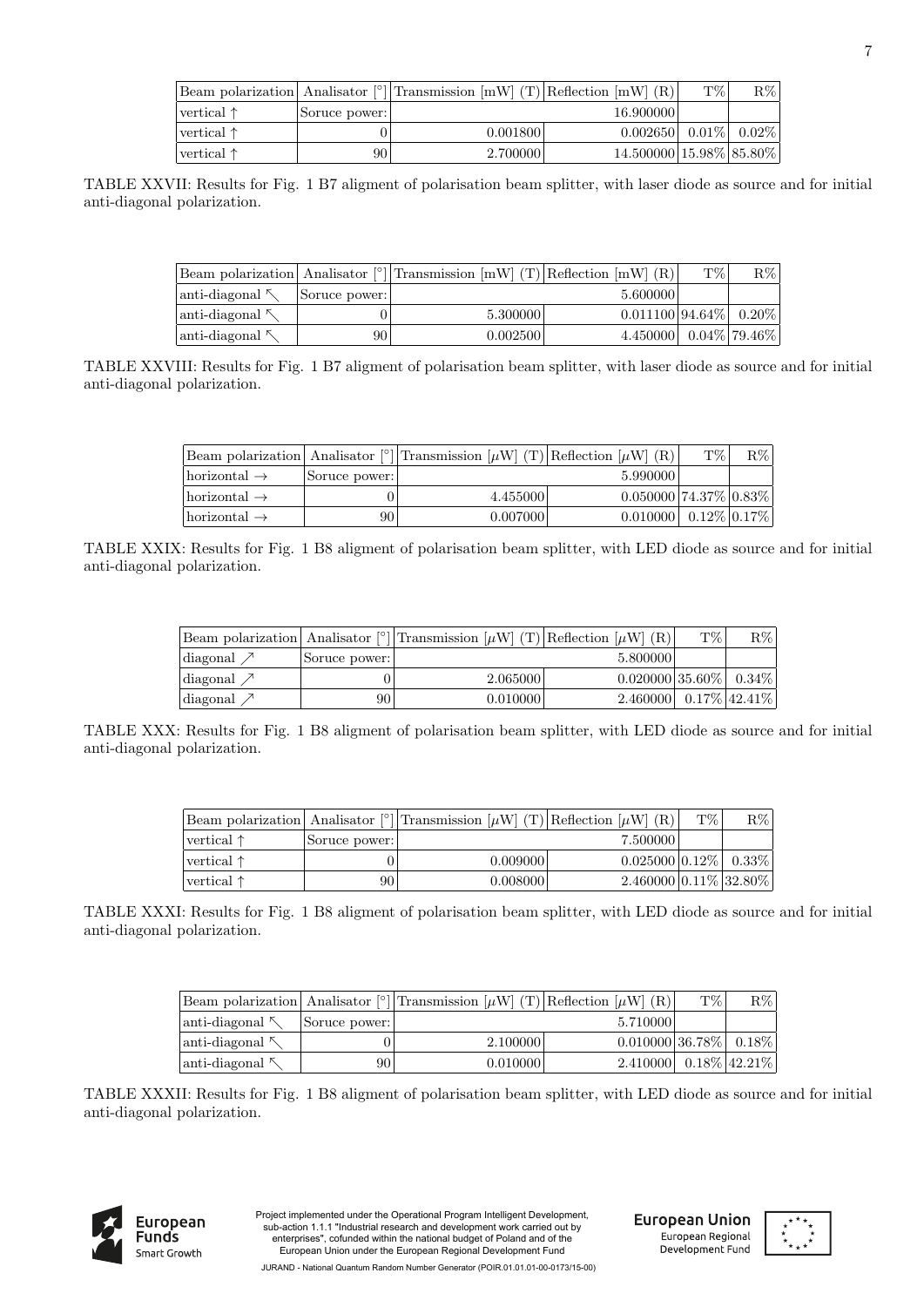|                                 |               | Beam polarization   Analisator [°] Transmission $[\mu W]$ (T) Reflection $[\mu W]$ (R) |          | T\%                | $R\%$ |
|---------------------------------|---------------|----------------------------------------------------------------------------------------|----------|--------------------|-------|
| $\text{horizontal} \rightarrow$ | Soruce power: |                                                                                        | 5.990000 |                    |       |
| $\text{horizontal} \rightarrow$ | O.            | 4.600000                                                                               |          | $ 76.79\% 0.00\% $ |       |
| $\text{horizontal} \rightarrow$ | 90            | 0.010000                                                                               |          | $0.17\% 0.00\% $   |       |

TABLE XXXIII: Results for Fig. 1 B9 aligment of polarisation beam splitter, with LED diode as source and for initial anti-diagonal polarization.

|                                    |               | Beam polarization Analisator <sup>[°</sup> ] Transmission $[\mu W](T)$ Reflection $[\mu W](R)$ |                                          | T\% | $R\%$ |
|------------------------------------|---------------|------------------------------------------------------------------------------------------------|------------------------------------------|-----|-------|
| $\langle \text{diagonal} \rangle$  | Soruce power: |                                                                                                | 5.800000                                 |     |       |
| $\langle \text{diagonal } \rangle$ |               | 2.510000                                                                                       | $0.010000$ 43.28% $\mid 0.17\% \mid$     |     |       |
| $\langle \text{diagonal } \rangle$ | 90            | 0.010000                                                                                       | 2.440000 $\mid 0.17\% \mid 42.07\% \mid$ |     |       |

TABLE XXXIV: Results for Fig. 1 B9 aligment of polarisation beam splitter, with LED diode as source and for initial anti-diagonal polarization.

|                      |               | Beam polarization Analisator $\binom{°}{1}$ Transmission $\mu$ W (T) Reflection $\mu$ W (R) |          | T\%      | $R\%$              |
|----------------------|---------------|---------------------------------------------------------------------------------------------|----------|----------|--------------------|
| $ vertical \uparrow$ | Soruce power: |                                                                                             | 7.500000 |          |                    |
| $ vertical \uparrow$ |               | 0.040000                                                                                    |          | $0.00\%$ | $0.53\%$           |
| $ vertical \uparrow$ | 90            | 4.620000                                                                                    |          |          | $ 0.00\% 61.60\% $ |

TABLE XXXV: Results for Fig. 1 B9 aligment of polarisation beam splitter, with LED diode as source and for initial anti-diagonal polarization.

| Beam polarization Analisator <sup>[°</sup> ] Transmission [ $\mu$ W] (T) Reflection [ $\mu$ W] (R) |               |          |                                          | T\% | $R\%$ |
|----------------------------------------------------------------------------------------------------|---------------|----------|------------------------------------------|-----|-------|
| $\lvert$ anti-diagonal                                                                             | Soruce power: |          | 5.710000                                 |     |       |
| $\lvert$ anti-diagonal $\kappa$                                                                    |               | 2.150000 | $0.040000$ 37.65% $\mid 0.70\% \mid$     |     |       |
| $\lvert$ anti-diagonal $\kappa$                                                                    | 90            | 0.015000 | $2.390000 \mid 0.26\% \mid 41.86\% \mid$ |     |       |

TABLE XXXVI: Results for Fig. 1 B9 aligment of polarisation beam splitter, with LED diode as source and for initial anti-diagonal polarization.

|                           |               | Beam polarization Analisator <sup>[°</sup> ] Transmission [ $\mu$ W] (T) Reflection [ $\mu$ W] (R) |                                                                                                                                                                                                                              | T\% | $R\% $ |
|---------------------------|---------------|----------------------------------------------------------------------------------------------------|------------------------------------------------------------------------------------------------------------------------------------------------------------------------------------------------------------------------------|-----|--------|
| $ horizontal \rightarrow$ | Soruce power: |                                                                                                    | 5.250000                                                                                                                                                                                                                     |     |        |
| $ horizontal \rightarrow$ |               | 4.730000                                                                                           | $0.080000 90.10\% 1.52\% $                                                                                                                                                                                                   |     |        |
| $ horizontal \rightarrow$ | 90            | 0.030000                                                                                           | $0.030000$ 0.57\% 0.57\% 0.57\% 0.57\% 0.57\% 0.57\% 0.57\% 0.57\% 0.57\% 0.57\% 0.57\% 0.57\% 0.57\% 0.57\% 0.57\% 0.57\% 0.57\% 0.57\% 0.57\% 0.57\% 0.57\% 0.57\% 0.57\% 0.57\% 0.57\% 0.57\% 0.57\% 0.57\% 0.57\% 0.57\% |     |        |

TABLE XXXVII: Results for Fig. 1 B10 aligment of polarisation beam splitter, with LED diode as source and for initial anti-diagonal polarization.

|                                    |               | Beam polarization Analisator <sup>[o</sup> ] Transmission $[\mu W](T)$ Reflection $[\mu W](R)$ |                     | T% | $R\%$            |
|------------------------------------|---------------|------------------------------------------------------------------------------------------------|---------------------|----|------------------|
| $\langle \text{diagonal } \rangle$ | Soruce power: |                                                                                                | 5.530000            |    |                  |
| $\langle \text{diagonal } \rangle$ |               | 2.300000                                                                                       | $0.059000 41.59\% $ |    | $1.07\%$         |
| $\langle$ diagonal $\angle$        | 90            | 0.050000                                                                                       | 2.290000            |    | $0.90\%$ 41.41\% |

TABLE XXXVIII: Results for Fig. 1 B10 aligment of polarisation beam splitter, with LED diode as source and for initial anti-diagonal polarization.



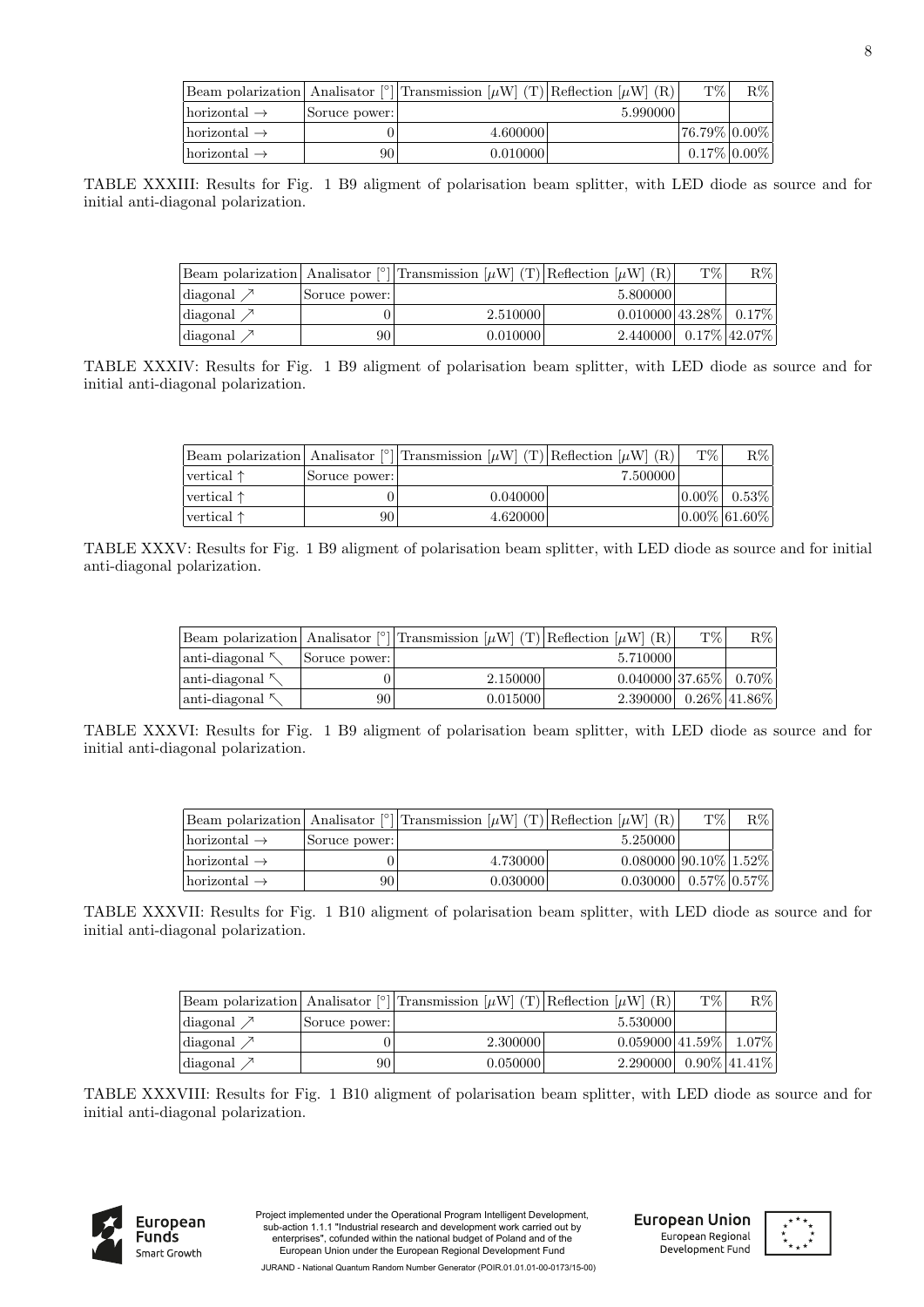|                      |               | Beam polarization Analisator <sup>[°</sup> ] Transmission $[\mu W]$ (T) Reflection $[\mu W]$ (R) |                            | T\% | $R\%$ |
|----------------------|---------------|--------------------------------------------------------------------------------------------------|----------------------------|-----|-------|
| $ vertical \uparrow$ | Soruce power: |                                                                                                  | 5.650000                   |     |       |
| $ vertical \uparrow$ |               | 0.030000                                                                                         | $0.060000 0.53\% 1.06\% $  |     |       |
| $ vertical \uparrow$ | 90            | 0.020000                                                                                         | $4.380000 0.35\% 77.52\% $ |     |       |

TABLE XXXIX: Results for Fig. 1 B10 aligment of polarisation beam splitter, with LED diode as source and for initial anti-diagonal polarization.

|                 |               | Beam polarization Analisator <sup>[°</sup> ] Transmission $[\mu W](T)$ Reflection $[\mu W](R)$ |                                          | T\% | $R\%$ |
|-----------------|---------------|------------------------------------------------------------------------------------------------|------------------------------------------|-----|-------|
| anti-diagonal ⊼ | Soruce power: |                                                                                                | 5.580000                                 |     |       |
| anti-diagonal 시 |               | 0.960000                                                                                       | $0.500000$  17.20%  8.96%                |     |       |
| anti-diagonal   | 90 I          | 0.040000                                                                                       | $2.300000 \mid 0.72\% \mid 41.22\% \mid$ |     |       |

TABLE XL: Results for Fig. 1 B10 aligment of polarisation beam splitter, with LED diode as source and for initial anti-diagonal polarization.

|                           |               | Beam polarization Analisator <sup>[<math>\degree</math></sup> ] Transmission $[\mu$ W (T) Reflection $[\mu$ W (R) |                                   | T\% | $R\%$ |
|---------------------------|---------------|-------------------------------------------------------------------------------------------------------------------|-----------------------------------|-----|-------|
| $ horizontal \rightarrow$ | Soruce power: |                                                                                                                   | 5.990000                          |     |       |
| $ horizontal \rightarrow$ |               | 4.490000                                                                                                          | $0.058000$   $74.91\%$   $0.97\%$ |     |       |
| $ horizontal \rightarrow$ | 90            | 0.008000                                                                                                          | $0.015000$ 0.13\% 0.25\% 0.       |     |       |

TABLE XLI: Results for Fig. 1 B11 aligment of polarisation beam splitter, with LED diode as source and for initial anti-diagonal polarization.

|                                  |               | Beam polarization Analisator [°] Transmission $[\mu W]$ (T) Reflection $[\mu W]$ (R) |                                          | T\% | $R\%$ |
|----------------------------------|---------------|--------------------------------------------------------------------------------------|------------------------------------------|-----|-------|
| $\lvert \text{diagonal} \rangle$ | Soruce power: |                                                                                      | 5.800000                                 |     |       |
| $\lvert \text{diagonal} \rangle$ |               | 2.080000                                                                             | $0.035000 35.86\% 0.60\% $               |     |       |
| $\lvert \text{diagonal} \rangle$ | 90            | 0.006500                                                                             | $2.390000 \mid 0.11\% \mid 41.21\% \mid$ |     |       |

TABLE XLII: Results for Fig. 1 B11 aligment of polarisation beam splitter, with LED diode as source and for initial anti-diagonal polarization.

|                      |               | Beam polarization Analisator <sup>[°</sup> ] Transmission $[\mu W](T)$ Reflection $[\mu W](R)$ |                                  | T\% | $R\%$ |
|----------------------|---------------|------------------------------------------------------------------------------------------------|----------------------------------|-----|-------|
| $ vertical \uparrow$ | Soruce power: |                                                                                                | 7.5000001                        |     |       |
| $ vertical \uparrow$ |               | 0.010000                                                                                       | Soruce power: $ 0.00\% $ 0.13%   |     |       |
| $ vertical \uparrow$ | 90            | 4.620000                                                                                       | Soruce power: $ 0.00\% 61.60\% $ |     |       |

TABLE XLIII: Results for Fig. 1 B11 aligment of polarisation beam splitter, with LED diode as source and for initial anti-diagonal polarization.

|                         |               | Beam polarization Analisator <sup>[°</sup> ] Transmission $[\mu W]$ (T) Reflection $[\mu W]$ (R) |                                          | T\% | $R\%$ |
|-------------------------|---------------|--------------------------------------------------------------------------------------------------|------------------------------------------|-----|-------|
| $\lambda$ anti-diagonal | Source power: |                                                                                                  | 5.700000                                 |     |       |
| $ anti-diagonal \times$ |               | 2.070000                                                                                         | $0.020000 36.37\% 0.35\% $               |     |       |
| $\lambda$ anti-diagonal | 90            | 0.007000                                                                                         | $2.390000 \mid 0.12\% \mid 41.93\% \mid$ |     |       |

TABLE XLIV: Results for Fig. 1 B11 aligment of polarisation beam splitter, with LED diode as source and for initial anti-diagonal polarization.



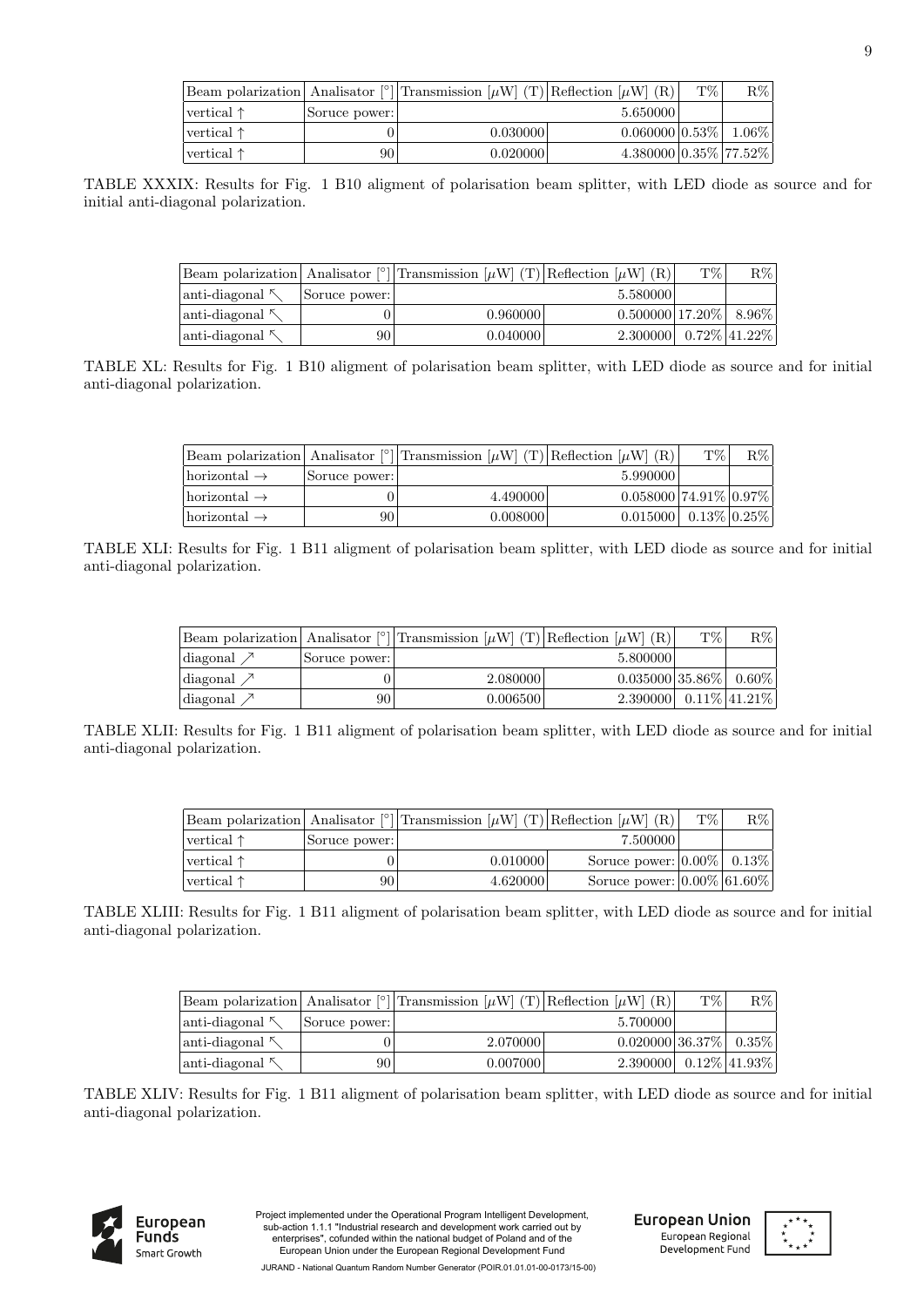|                                 |                          |                                | Beam polarization T angle R angle Analisator <sup>[<math>\degree</math></sup> ] Transmission [mW] (T) Reflection [mW] (R) |                                  | T\% | $R\%$ |
|---------------------------------|--------------------------|--------------------------------|---------------------------------------------------------------------------------------------------------------------------|----------------------------------|-----|-------|
| $\text{horizontal} \rightarrow$ |                          | Soruce power:                  |                                                                                                                           | 12.900000                        |     |       |
| $\text{horizontal} \rightarrow$ | $\overline{\phantom{a}}$ | $3$   horizontal $\rightarrow$ | 4.320000                                                                                                                  | $5.260000 33.49\% 40.78\% $      |     |       |
| $\text{horizontal} \rightarrow$ | 89                       | 93 vertical $\uparrow$         | 0.001220                                                                                                                  | $0.005570$   $0.01\%$   $0.04\%$ |     |       |

TABLE XLV: Results for Fig. 1 B12 aligment of polarisation beam splitter, with laser diode as source and for initial anti-diagonal polarization.

| Beam polarization $T$ angle R angle Analisator $\lceil \cdot \rceil$ |     |                            | Transmission $[mW]$ (T) Reflection $[mW]$ (R) |                           | T\% | $\rm R\%$        |
|----------------------------------------------------------------------|-----|----------------------------|-----------------------------------------------|---------------------------|-----|------------------|
| diagonal $\nearrow$                                                  |     | Soruce power:              |                                               | 12.800000                 |     |                  |
| diagonal $\nearrow$                                                  | 45  | 46 diagonal $\nearrow$     | 4.540000                                      | $0.059000 35.47\% 0.46\%$ |     |                  |
| diagonal $\nearrow$                                                  | 136 | $137$ anti-diagonal $\sim$ | 0.007960                                      | 3.320000                  |     | $0.06\%$ 25.94\% |

TABLE XLVI: Results for Fig. 1 B12 aligment of polarisation beam splitter, with laser diode as source and for initial anti-diagonal polarization.

|                      |    |                               | Beam polarization T angle R angle Analisator $\lceil \cdot \rceil$ Transmission [mW] (T) Reflection [mW] (R) |                             | T\%      | $R\%$    |
|----------------------|----|-------------------------------|--------------------------------------------------------------------------------------------------------------|-----------------------------|----------|----------|
| $ vertical \uparrow$ |    | Soruce power:                 |                                                                                                              | 13.100000                   |          |          |
| $ vertical \uparrow$ |    | $2$  horizontal $\rightarrow$ | 0.003430                                                                                                     | 0.002900                    | $0.03\%$ | $0.02\%$ |
| $ vertical \uparrow$ | 88 | 92 vertical $\uparrow$        | 4.200000                                                                                                     | $4.920000 32.06\% 37.56\% $ |          |          |

TABLE XLVII: Results for Fig. 1 B12 aligment of polarisation beam splitter, with laser diode as source and for initial anti-diagonal polarization.

| $\lvert$ Beam polarization T angle R angle Analisator $\lvert \cdot \rvert$ |      |                            | Transmission $[mW]$ (T) Reflection $[mW]$ (R) |                            | T\% | $R\%$           |
|-----------------------------------------------------------------------------|------|----------------------------|-----------------------------------------------|----------------------------|-----|-----------------|
| $\lvert$ anti-diagonal $\kappa$                                             |      | Soruce power:              |                                               | 12.400000                  |     |                 |
| $\lvert$ anti-diagonal                                                      | 44   | 47 diagonal $\nearrow$     | 0.010800                                      | 4.450000                   |     | $0.09\%$ 35.89% |
| $\lambda$ anti-diagonal $\lambda$                                           | 1331 | $137$ anti-diagonal $\sim$ | 4.440000                                      | $0.095200 35.81\% 0.77\% $ |     |                 |

TABLE XLVIII: Results for Fig. 1 B12 aligment of polarisation beam splitter, with laser diode as source and for initial anti-diagonal polarization.

|                           |    |                               | Beam polarization T angle R angle Analisator $\lceil \cdot \rceil$ Transmission [mW] (T) Reflection [mW] (R) |                     | T\% | $R\%$            |
|---------------------------|----|-------------------------------|--------------------------------------------------------------------------------------------------------------|---------------------|-----|------------------|
| $ horizontal \rightarrow$ |    | Soruce power:                 |                                                                                                              | 13.200000           |     |                  |
| $ horizontal \rightarrow$ |    | $2$  horizontal $\rightarrow$ | 4.870000                                                                                                     | $5.110000 36.89\% $ |     | $0.04\%$         |
| $ horizontal \rightarrow$ | 90 | 92 vertical $\uparrow$        | 0.0046201                                                                                                    | 0.005670            |     | $0.04\%$ 38.71\% |

TABLE XLIX: Results for Fig. 1 B13 aligment of polarisation beam splitter, with laser diode as source and for initial anti-diagonal polarization.

| Beam polarization $T$ angle R angle Analisator $\lceil \cdot \rceil$ |          |                           | Transmission $[mW]$ (T) Reflection $[mW]$ (R) |                             | T\%      | $R\%$    |
|----------------------------------------------------------------------|----------|---------------------------|-----------------------------------------------|-----------------------------|----------|----------|
| diagonal $\nearrow$                                                  |          | Soruce power:             |                                               | 12.770000                   |          |          |
| diagonal $\nearrow$                                                  | 45       | 137 diagonal $\nearrow$   | 4.600000                                      | $4.820000 36.02\% 37.74\% $ |          |          |
| diagonal $\nearrow$                                                  | $^{137}$ | $46$ anti-diagonal $\sim$ | 0.001340                                      | 0.298000                    | $0.01\%$ | $2.33\%$ |

TABLE L: Results for Fig. 1 B13 aligment of polarisation beam splitter, with laser diode as source and for initial anti-diagonal polarization.



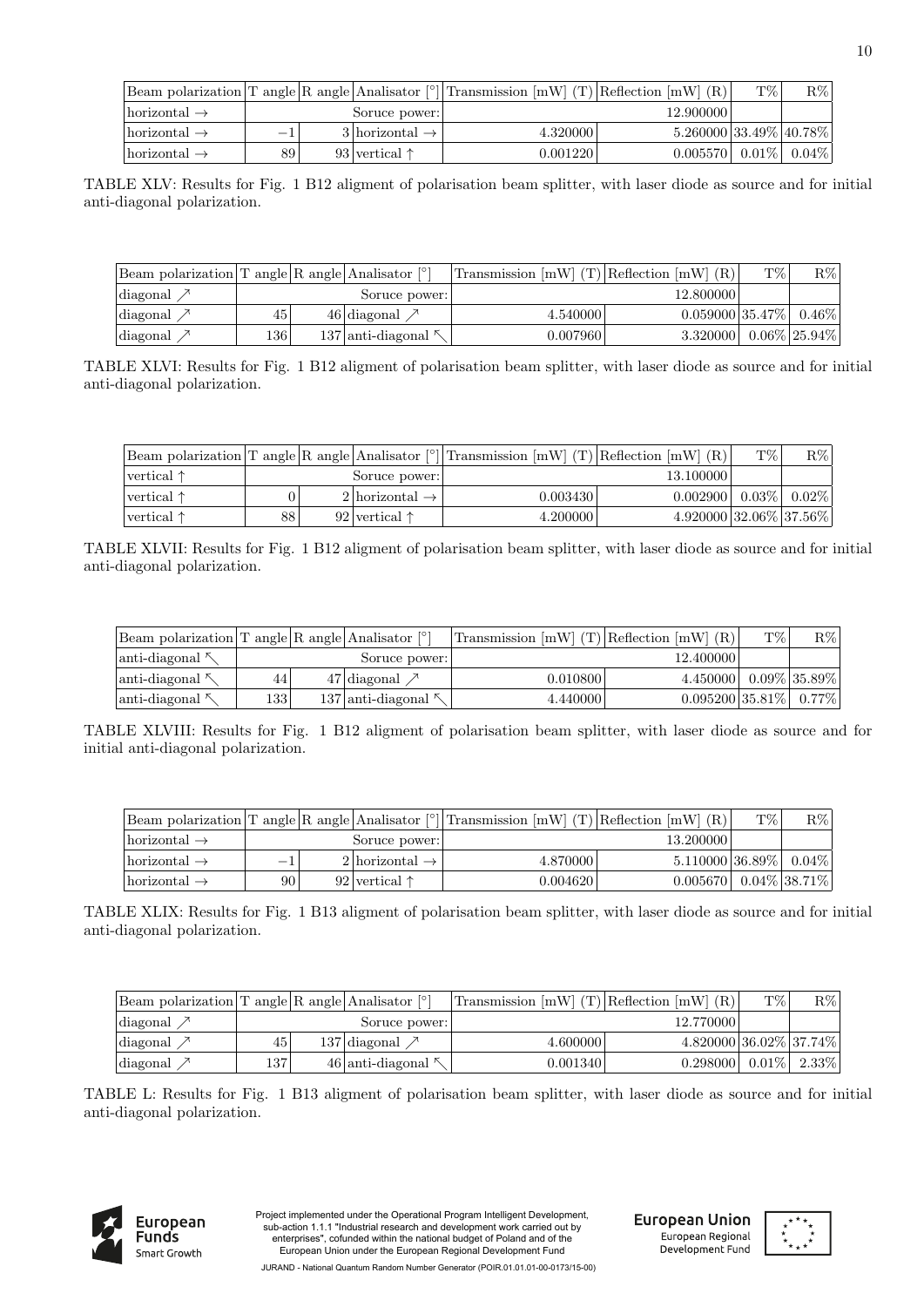|                     |    |                               | Beam polarization T angle R angle Analisator $\lceil \cdot \rceil$ Transmission [mW] (T) Reflection [mW] (R) |                                           | T\% | $R\%$               |
|---------------------|----|-------------------------------|--------------------------------------------------------------------------------------------------------------|-------------------------------------------|-----|---------------------|
| vertical $\uparrow$ |    | Soruce power:                 |                                                                                                              | 13.300000                                 |     |                     |
| vertical $\uparrow$ |    | $2$  horizontal $\rightarrow$ | 0.003100                                                                                                     | 0.001500                                  |     | $0.02\%$   $0.01\%$ |
| vertical $\uparrow$ | 89 | 92 vertical $\uparrow$        | 4.740000                                                                                                     | $5.000000 \mid 35.64\% \mid 37.59\% \mid$ |     |                     |

TABLE LI: Results for Fig. 1 B13 aligment of polarisation beam splitter, with laser diode as source and for initial anti-diagonal polarization.

| Beam polarization $T$ angle R angle Analisator $\lceil \circ \rceil$ |     |                         | Transmission $[mW]$ (T) Reflection $[mW]$ (R) |                             | $T\%$    | $\rm R\%$ |
|----------------------------------------------------------------------|-----|-------------------------|-----------------------------------------------|-----------------------------|----------|-----------|
| $\lvert$ anti-diagonal $\kappa$                                      |     | Soruce power:           |                                               | 12.900000                   |          |           |
| $\lvert$ anti-diagonal $\sim$                                        | 43  | $133$ diagonal          | 0.001850                                      | 0.270000                    | $0.01\%$ | 2.09%     |
| $\lvert$ anti-diagonal $\kappa$                                      | 131 | 49 anti-diagonal $\sim$ | 4.520000                                      | $4.720000 35.04\% 36.59\% $ |          |           |

TABLE LII: Results for Fig. 1 B13 aligment of polarisation beam splitter, with laser diode as source and for initial anti-diagonal polarization.

|                                 |    |                               | Beam polarization T angle R angle Analisator $\lceil \cdot \rceil$ Transmission [mW] (T) Reflection [mW] (R) |                                  | T\% | $R\%$ |
|---------------------------------|----|-------------------------------|--------------------------------------------------------------------------------------------------------------|----------------------------------|-----|-------|
| $\text{horizontal} \rightarrow$ |    | Soruce power:                 |                                                                                                              | 13.300000                        |     |       |
| $ horizontal \rightarrow$       |    | $3$  horizontal $\rightarrow$ | 4.740000                                                                                                     | $4.660000 35.64\% 35.04\% $      |     |       |
| $ horizontal \rightarrow$       | 90 | 90 vertical $\uparrow$        | 0.001400                                                                                                     | $0.005200$   $0.01\%$   $0.04\%$ |     |       |

TABLE LIII: Results for Fig. 1 B14 aligment of polarisation beam splitter, with laser diode as source and for initial anti-diagonal polarization.

| $\lvert$ Beam polarization T angle R angle Analisator $\lvert \cdot \rvert$ |      |                           | Transmission $[mW]$ (T) Reflection $[mW]$ (R) |                             | T\%      | $R\%$    |
|-----------------------------------------------------------------------------|------|---------------------------|-----------------------------------------------|-----------------------------|----------|----------|
| diagonal $\nearrow$                                                         |      | Soruce power:             |                                               | 13.360000                   |          |          |
| diagonal                                                                    |      | 134 diagonal $\nearrow$   | 5.300000                                      | $3.700000 39.67\% 27.69\% $ |          |          |
| diagonal                                                                    | 1361 | $46$ anti-diagonal $\sim$ | 0.012500                                      | 0.245000                    | $0.09\%$ | $1.83\%$ |

TABLE LIV: Results for Fig. 1 B14 aligment of polarisation beam splitter, with laser diode as source and for initial anti-diagonal polarization.

|                         |    |                               | Beam polarization T angle R angle Analisator [°] Transmission [mW] (T) Reflection [mW] (R) |                                    | T\%        | $R\%$    |
|-------------------------|----|-------------------------------|--------------------------------------------------------------------------------------------|------------------------------------|------------|----------|
| $ vertical \uparrow$    |    | Soruce power:                 |                                                                                            | 13.400000                          |            |          |
| $ $ vertical $\uparrow$ |    | $2$  horizontal $\rightarrow$ | 0.000640                                                                                   | 0.850000                           | $0.00\%$ 1 | $6.34\%$ |
| $ vertical \uparrow$    | 90 | 91 vertical $\uparrow$        | 5.680000                                                                                   | $2.560000$   $42.39\%$   $19.10\%$ |            |          |

TABLE LV: Results for Fig. 1 B14 aligment of polarisation beam splitter, with laser diode as source and for initial anti-diagonal polarization.

| Beam polarization T angle R angle Analisator $\lceil \cdot \rceil$ |     |                           | Transmission $[mW]$ (T) Reflection $[mW]$ (R) |                                           | T\%      | $R\%$    |
|--------------------------------------------------------------------|-----|---------------------------|-----------------------------------------------|-------------------------------------------|----------|----------|
| $\lvert$ anti-diagonal $\kappa$                                    |     | Soruce power:             |                                               | 12.600000                                 |          |          |
| $\lambda$ anti-diagonal                                            | 43  | 139 diagonal $\nearrow$   | 0.012800                                      | 0.227000                                  | $0.10\%$ | $1.80\%$ |
| $\lambda$ anti-diagonal                                            | 133 | $46$ anti-diagonal $\sim$ | 5.360000                                      | $3.630000 \mid 42.54\% \mid 28.81\% \mid$ |          |          |

TABLE LVI: Results for Fig. 1 B14 aligment of polarisation beam splitter, with laser diode as source and for initial anti-diagonal polarization.



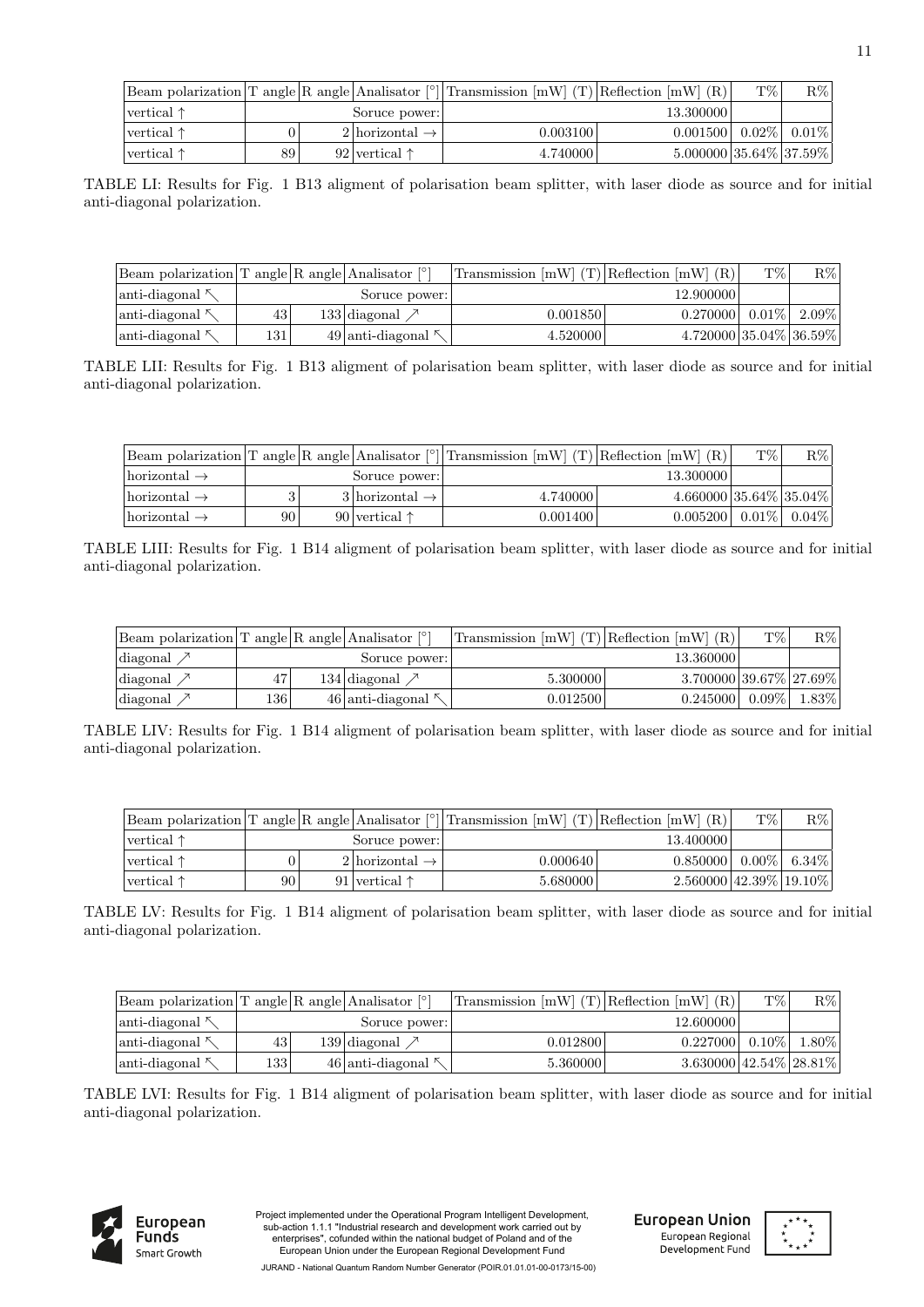|                                 |                          |                               | Beam polarization T angle R angle Analisator $\lceil \cdot \rceil$ Transmission [mW] (T) Reflection [mW] (R) |                            | T\% | $R\%$           |
|---------------------------------|--------------------------|-------------------------------|--------------------------------------------------------------------------------------------------------------|----------------------------|-----|-----------------|
| $\text{horizontal} \rightarrow$ |                          | Soruce power:                 |                                                                                                              | 13.200000                  |     |                 |
| $\text{horizontal} \rightarrow$ | $\overline{\phantom{m}}$ | $3$  horizontal $\rightarrow$ | 5.590000                                                                                                     | $5.600000\,42.35\%$ 42.42% |     |                 |
| $\text{horizontal} \rightarrow$ | 90                       | 93 vertical $\uparrow$        | 0.009160                                                                                                     | 0.003000                   |     | $0.07\%$ 0.02\% |

TABLE LVII: Results for Fig. 1 B15 aligment of polarisation beam splitter, with laser diode as source and for initial anti-diagonal polarization.

| Beam polarization $T$ angle R angle Analisator $\lceil \circ \rceil$ |     |                           | Transmission $[mW]$ (T) Reflection $[mW]$ (R) |                                    | T\%          | $\rm R\%$ |
|----------------------------------------------------------------------|-----|---------------------------|-----------------------------------------------|------------------------------------|--------------|-----------|
| diagonal $\nearrow$                                                  |     | Soruce power:             |                                               | 12.900000                          |              |           |
| diagonal $\nearrow$                                                  | 45  | 136 diagonal $\nearrow$   | 5.460000                                      | $4.400000$   $42.33\%$   $34.11\%$ |              |           |
| diagonal $\nearrow$                                                  | 136 | $47$ anti-diagonal $\sim$ | 0.017300                                      | 0.107000                           | $\pm 0.13\%$ | $0.83\%$  |

TABLE LVIII: Results for Fig. 1 B15 aligment of polarisation beam splitter, with laser diode as source and for initial anti-diagonal polarization.

|                      |    |                               | Beam polarization T angle R angle Analisator $\lceil \cdot \rceil$ Transmission [mW] (T) Reflection [mW] (R) |                                           | $T\%$ | $R\%$               |
|----------------------|----|-------------------------------|--------------------------------------------------------------------------------------------------------------|-------------------------------------------|-------|---------------------|
| $ vertical \uparrow$ |    | Soruce power:                 |                                                                                                              | 13.250000                                 |       |                     |
| $ vertical \uparrow$ |    | $3$  horizontal $\rightarrow$ | 0.001980                                                                                                     | 0.002650                                  |       | $0.01\%$   $0.02\%$ |
| $ vertical \uparrow$ | 90 | 95 vertical $\uparrow$        | 5.670000                                                                                                     | $3.000000 \mid 42.79\% \mid 22.64\% \mid$ |       |                     |

TABLE LIX: Results for Fig. 1 B15 aligment of polarisation beam splitter, with laser diode as source and for initial anti-diagonal polarization.

| Beam polarization $T$ angle R angle Analisator $\lceil \cdot \rceil$ |     |                         | Transmission $[mW]$ (T) Reflection $[mW]$ (R) |                                      | T\% | $R\%$            |
|----------------------------------------------------------------------|-----|-------------------------|-----------------------------------------------|--------------------------------------|-----|------------------|
| $\lambda$ anti-diagonal                                              |     | Soruce power:           |                                               | 12.800000                            |     |                  |
| $\lvert$ anti-diagonal                                               | 134 | 139 diagonal $\nearrow$ | 5.430000                                      | $0.078000$ 42.42% $\mid 0.61\% \mid$ |     |                  |
| $\lambda$ anti-diagonal                                              | 43  | $45$  anti-diagonal     | 0.014000                                      | 3.600000                             |     | $0.11\%$ 28.13\% |

TABLE LX: Results for Fig. 1 B15 aligment of polarisation beam splitter, with laser diode as source and for initial anti-diagonal polarization.

|                           |    |                               | Beam polarization T angle R angle Analisator <sup>[°</sup> ] Transmission $[\mu W]$ (T) Reflection $[\mu W]$ (R) |                          | T\% | $R\%$           |
|---------------------------|----|-------------------------------|------------------------------------------------------------------------------------------------------------------|--------------------------|-----|-----------------|
| $ horizontal \rightarrow$ |    | Soruce power:                 |                                                                                                                  | 5.790000                 |     |                 |
| $ horizontal \rightarrow$ |    | $2$  horizontal $\rightarrow$ | 2.080000                                                                                                         | $2.150000$ 35.87% 37.13% |     |                 |
| $ horizontal \rightarrow$ | 91 | 94 vertical $\uparrow$        | 0.003500                                                                                                         | 0.009800                 |     | $0.06\%$ 0.17\% |

TABLE LXI: Results for Fig. 1 B16 aligment of polarisation beam splitter, with LED diode as source and for initial anti-diagonal polarization.

| Beam polarization T angle R angle Analisator $\lceil \cdot \rceil$ |     |                                   | Transmission $[\mu W]$ (T) Reflection $[\mu W]$ (R) |                             | T\%      | $R\%$ |
|--------------------------------------------------------------------|-----|-----------------------------------|-----------------------------------------------------|-----------------------------|----------|-------|
| diagonal $\nearrow$                                                |     | Soruce power:                     |                                                     | 5.770000                    |          |       |
| $\lvert \text{diagonal} \rangle$                                   | 47  | $46$ diagonal                     | 2.068000                                            | $2.050000 35.84\% 35.53\% $ |          |       |
| $\langle \text{diagonal } \nearrow$                                | 136 | $136$ anti-diagonal $\frac{8}{3}$ | 0.000400                                            | 0.092000                    | $0.01\%$ | 1.59% |

TABLE LXII: Results for Fig. 1 B16 aligment of polarisation beam splitter, with LED diode as source and for initial anti-diagonal polarization.



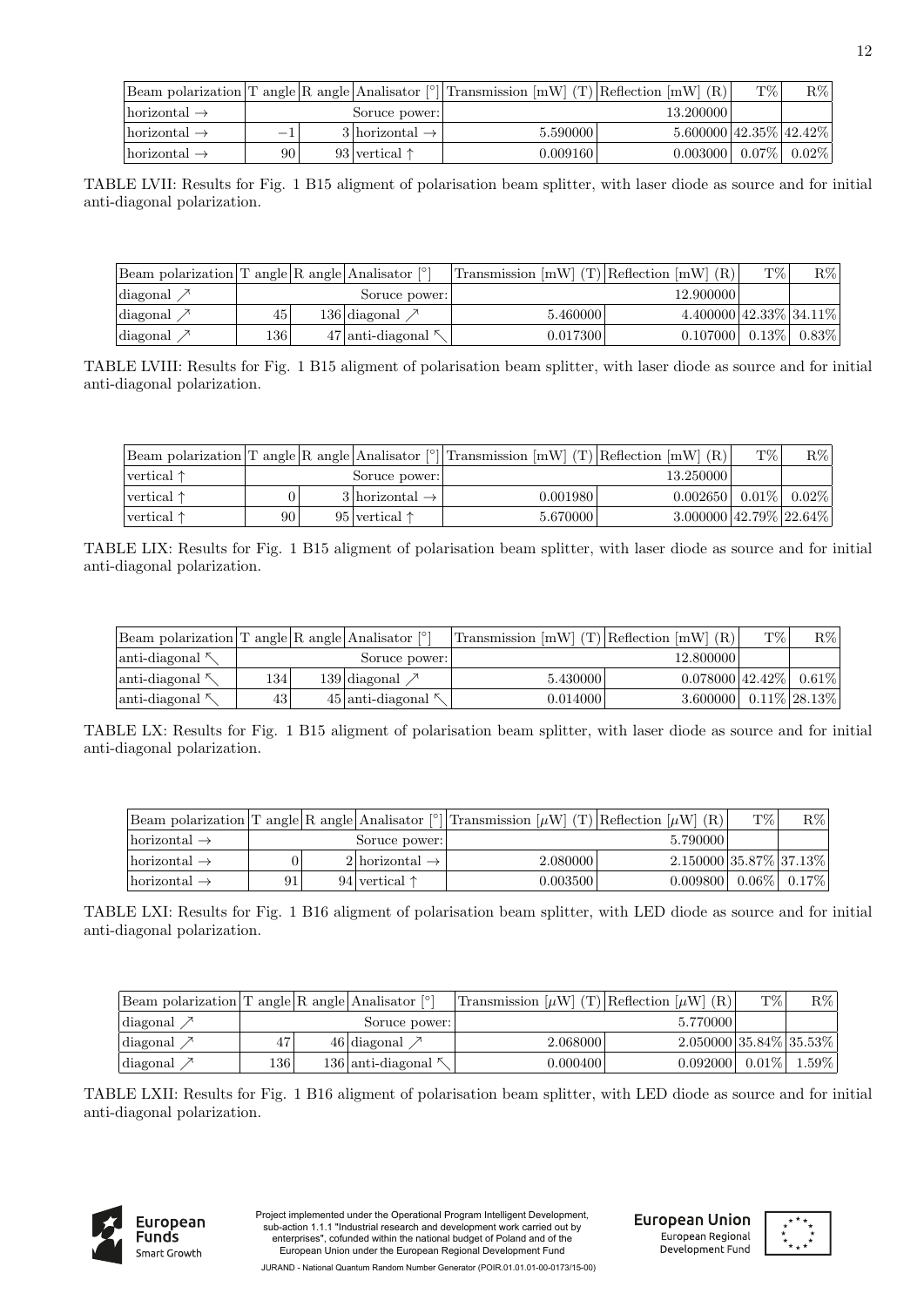|                             |     |                               | Beam polarization T angle R angle Analisator <sup>[°</sup> ] Transmission $[\mu W]$ (T) Reflection $[\mu W]$ (R) |                              | T% | $R\%$ |
|-----------------------------|-----|-------------------------------|------------------------------------------------------------------------------------------------------------------|------------------------------|----|-------|
| $\vert$ vertical $\uparrow$ |     | Soruce power:                 |                                                                                                                  | 5.960000                     |    |       |
| vertical $\uparrow$         |     | $3$  horizontal $\rightarrow$ | 0.000500                                                                                                         | $0.023000$ $0.01\%$ $0.39\%$ |    |       |
| $\vert$ vertical $\uparrow$ | 921 | 93 vertical $\uparrow$        | 2.100000                                                                                                         | $2.130000 35.23\% 35.74\% $  |    |       |

TABLE LXIII: Results for Fig. 1 B16 aligment of polarisation beam splitter, with LED diode as source and for initial anti-diagonal polarization.

| Beam polarization T angle R angle Analisator $\lceil \circ \rceil$ |                 |                            | Transmission $[\mu W]$ (T) Reflection $[\mu W]$ (R) |                            | T\%      | $R\%$    |
|--------------------------------------------------------------------|-----------------|----------------------------|-----------------------------------------------------|----------------------------|----------|----------|
| $\lvert$ anti-diagonal $\kappa$                                    |                 | Soruce power:              |                                                     | 5.760000                   |          |          |
| $\lvert$ anti-diagonal $\kappa$                                    | 133             | $139$ diagonal             | $0.000500$ $\mid$                                   | 0.080000                   | $0.01\%$ | $1.39\%$ |
| $\lvert$ anti-diagonal $\kappa$                                    | 45 <sup>1</sup> | $50$  anti-diagonal $\sim$ | 2.080000                                            | $2.040000 36.09\% 35.42\%$ |          |          |

TABLE LXIV: Results for Fig. 1 B16 aligment of polarisation beam splitter, with LED diode as source and for initial anti-diagonal polarization.

|                                 |    |                               | Beam polarization T angle R angle Analisator $\lceil \cdot \rceil$ Transmission $\lceil \mu W \rceil$ (T) Reflection $\lceil \mu W \rceil$ (R) |                            | T\% | $R\%$           |
|---------------------------------|----|-------------------------------|------------------------------------------------------------------------------------------------------------------------------------------------|----------------------------|-----|-----------------|
| $\text{horizontal} \rightarrow$ |    | Soruce power:                 |                                                                                                                                                | 5.778000                   |     |                 |
| $\text{horizontal} \rightarrow$ |    | $5$  horizontal $\rightarrow$ | 1.9930001                                                                                                                                      | $2.060000 34.49\% 0.14\% $ |     |                 |
| $\text{horizontal} \rightarrow$ | 92 | 92 vertical $\uparrow$        | 0.058000                                                                                                                                       | 0.008000                   |     | $1.00\%$ 35.65% |

TABLE LXV: Results for Fig. 1 B17 aligment of polarisation beam splitter, with LED diode as source and for initial anti-diagonal polarization.

| Beam polarization T angle R angle Analisator $\lceil \cdot \rceil$ |     |                          | Transmission $[\mu W]$ (T) Reflection $[\mu W]$ (R) |                              | T% | $R\%$ |
|--------------------------------------------------------------------|-----|--------------------------|-----------------------------------------------------|------------------------------|----|-------|
| diagonal $\nearrow$                                                |     | Soruce power:            |                                                     | 5.710000                     |    |       |
| diagonal $\nearrow$                                                | 47  | $50$ diagonal $\nearrow$ | 1.980000                                            | $2.000000 34.68\% 35.03\% $  |    |       |
| diagonal                                                           | 137 | $139$  anti-diagonal     | 0.006000                                            | $0.117000$ $0.11\%$ $2.05\%$ |    |       |

TABLE LXVI: Results for Fig. 1 B17 aligment of polarisation beam splitter, with LED diode as source and for initial anti-diagonal polarization.

|                             |                          |                               | Beam polarization T angle R angle Analisator $\binom{8}{1}$ Transmission $[\mu W]$ (T) Reflection $[\mu W]$ (R) |                            | T\% | $R\%$    |
|-----------------------------|--------------------------|-------------------------------|-----------------------------------------------------------------------------------------------------------------|----------------------------|-----|----------|
| $\vert$ vertical $\uparrow$ |                          | Soruce power:                 |                                                                                                                 | 5.790000                   |     |          |
| $vertical \uparrow$         | $\overline{\phantom{a}}$ | $3$  horizontal $\rightarrow$ | 0.009000                                                                                                        | $0.002000$ 0.16\%          |     | $0.03\%$ |
| $\vert$ vertical $\uparrow$ | 91                       | 91 vertical $\uparrow$        | 2.020000                                                                                                        | $2.050000 34.89\% 35.41\%$ |     |          |

TABLE LXVII: Results for Fig. 1 B17 aligment of polarisation beam splitter, with LED diode as source and for initial anti-diagonal polarization.

| Beam polarization $T$ angle $R$ angle Analisator $\lceil \circ \rceil$ |      |                            | Transmission $[\mu W]$ (T) Reflection $[\mu W]$ (R) |                                           | T%       | $R\%$    |
|------------------------------------------------------------------------|------|----------------------------|-----------------------------------------------------|-------------------------------------------|----------|----------|
| $\lambda$ anti-diagonal                                                |      | Soruce power:              |                                                     | 5.730000                                  |          |          |
| anti-diagonal 시                                                        | 45   | $49$ diagonal              | $0.006000$ $\mid$                                   | 0.002000                                  | $0.10\%$ | $0.03\%$ |
| $\lambda$ anti-diagonal                                                | 1321 | $137$ anti-diagonal $\sim$ | 1.980000                                            | $1.910000 \mid 34.55\% \mid 33.33\% \mid$ |          |          |

TABLE LXVIII: Results for Fig. 1 B17 aligment of polarisation beam splitter, with LED diode as source and for initial anti-diagonal polarization.